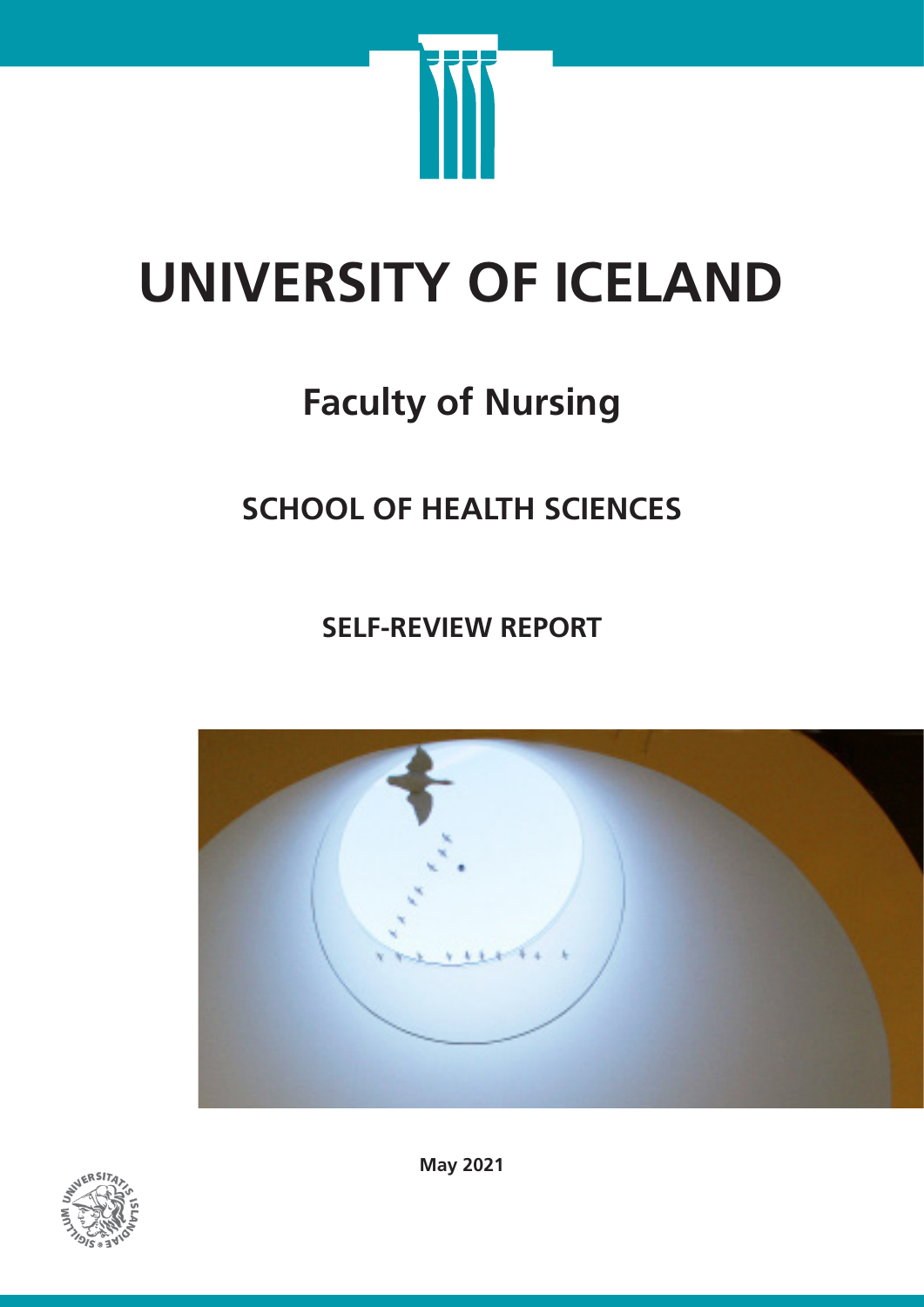

UNIVERSITY OF ICELAND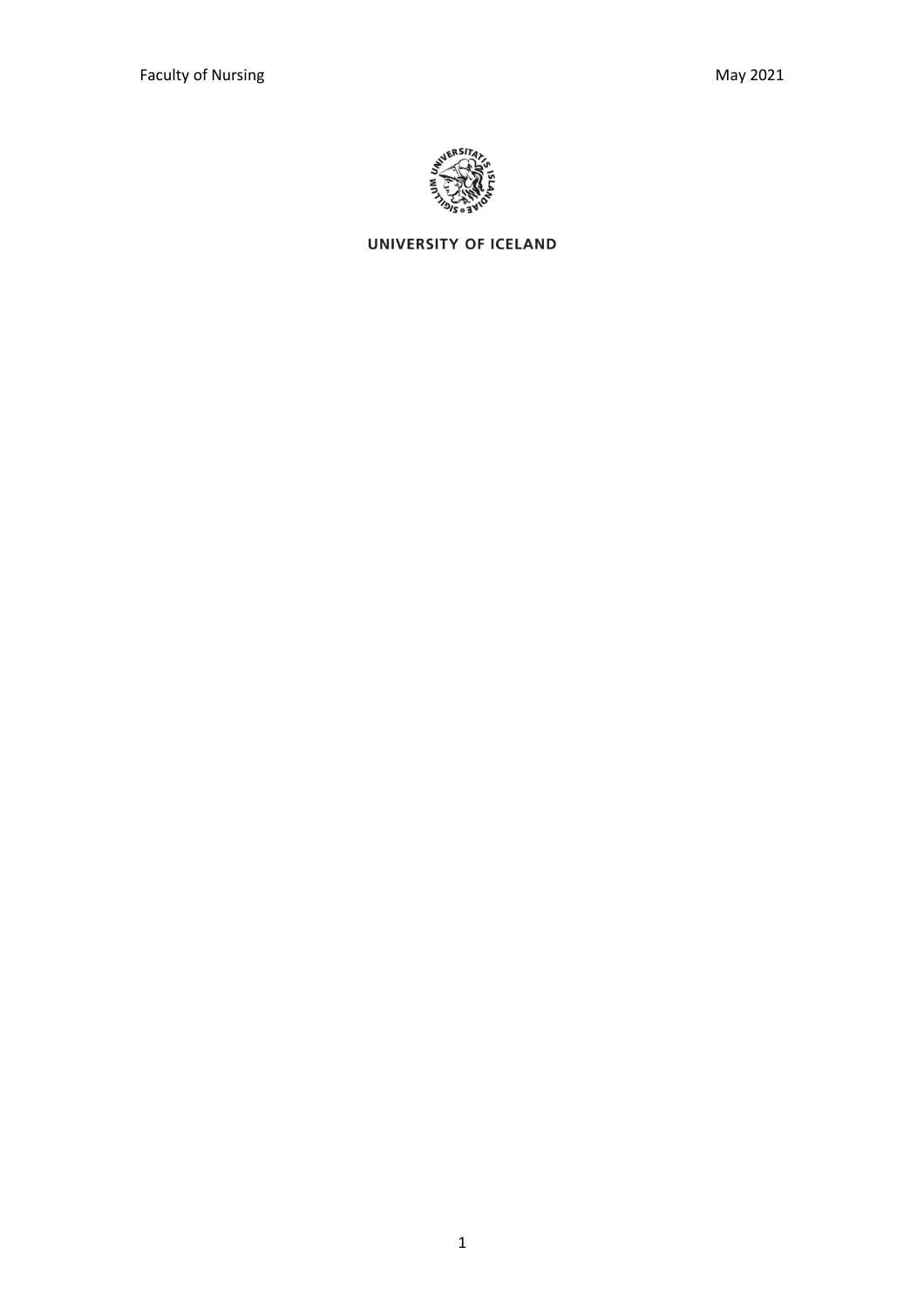#### Introduction

In accordance with the Icelandic Quality Enhancement Framework at the university level in Iceland and the University of Iceland's Guidelines for the organization, schedule, and process of institution-led review of faculties and interdisciplinary programs, the Faculty of Nursing (the Faculty), School of Health Sciences (the School), University of Iceland (the University), carried out self-evaluation during the autumn semester of 2020. The results are presented in this report.

A self-evaluation committee was established in May 2020. The committee members were:

- 1. Herdís Sveinsdóttir, head of Faculty of Nursing
- 2. Helga Gottfreðsdóttir, head of the Department of Midwifery
- 3. Helga Bragadóttir, chairman of graduate study committee
- 4. Þórdís K Þorsteinsdóttir, on behalf of post diploma programs
- 5. Herdís Gunnarsdóttir, nurse MS, representative for graduated nurses
- 6. Gunnhildur Viðarsdóttir, chairman of Curator BS nursing student association
- 7. Tinna Alicia Kemp, representative for 2<sup>nd</sup> year students
- 8. Hildur Holgeirsdóttir, representative for midwifery students
- 9. Diana Liz Franksdóttir, representative for MS students
- 10. Margrét Guðnadóttir representative for PhD students
- 11. Hrönn Birgisdóttir, director of teaching
- 12. Margrét Stefánsdóttir, head of PR for The School of Health Science

In May 2020, Áslaug Helgadóttir, director of quality management, attended a Faculty Meeting at the Faculty of Nursing and introduced the self-review process. At that meeting, the selfevaluation committee had been established. The first meeting of the committee was on August 14th and first step in the self-review work was taken in August of 2020, when the Faculty, with expert assistance from the staff at the Centre for Teaching and Learning, revised the learning outcomes of all study programmes and courses. September 8th, the Faculty committee had a short meeting with member of the Quality Committee of the University Council where the work ahead was discussed. At the meeting on 14th of August 2020 the Committee completed a time schedule for the work ahead and discussed necessary additional data collection needed for the self-evaluation.

Due to the COVID-19 pandemic the work was delayed until 2021

The student focus groups organized by the student representatives of the Committee, met and discussed the BS programmes in Nursing, and the masters and PhD programs in Nursing and Midwifery (three groups) with representatives of the Social Science Research Institute (Félagsvísindastofnun). Results are discussed in the report. The self-review process and main results were introduced at Faculty board January 7th and the Faculty Meeting January 11th 2021. The international expert panel visited the Faculty on February 2nd to 5th and met with Faculty members and students' representatives. Since the meeting was online a video was prepared about the Faculty, facilities, research and teaching. The expert panel delivered its report on March 10th 2021. Overall the expert panel gave a good review and mentioned especially the high competence of teachers and the open atmosphere between students and teachers. However, they noticed the ambitious and wide variety of resesarch and nursing speciality programs offered by the small faculty, and recommended that the faculty should consider to prioritize more their activities. They also commented on the many action points in the self-review. Specific recommendations from the panel were included in the final version of the self-review report.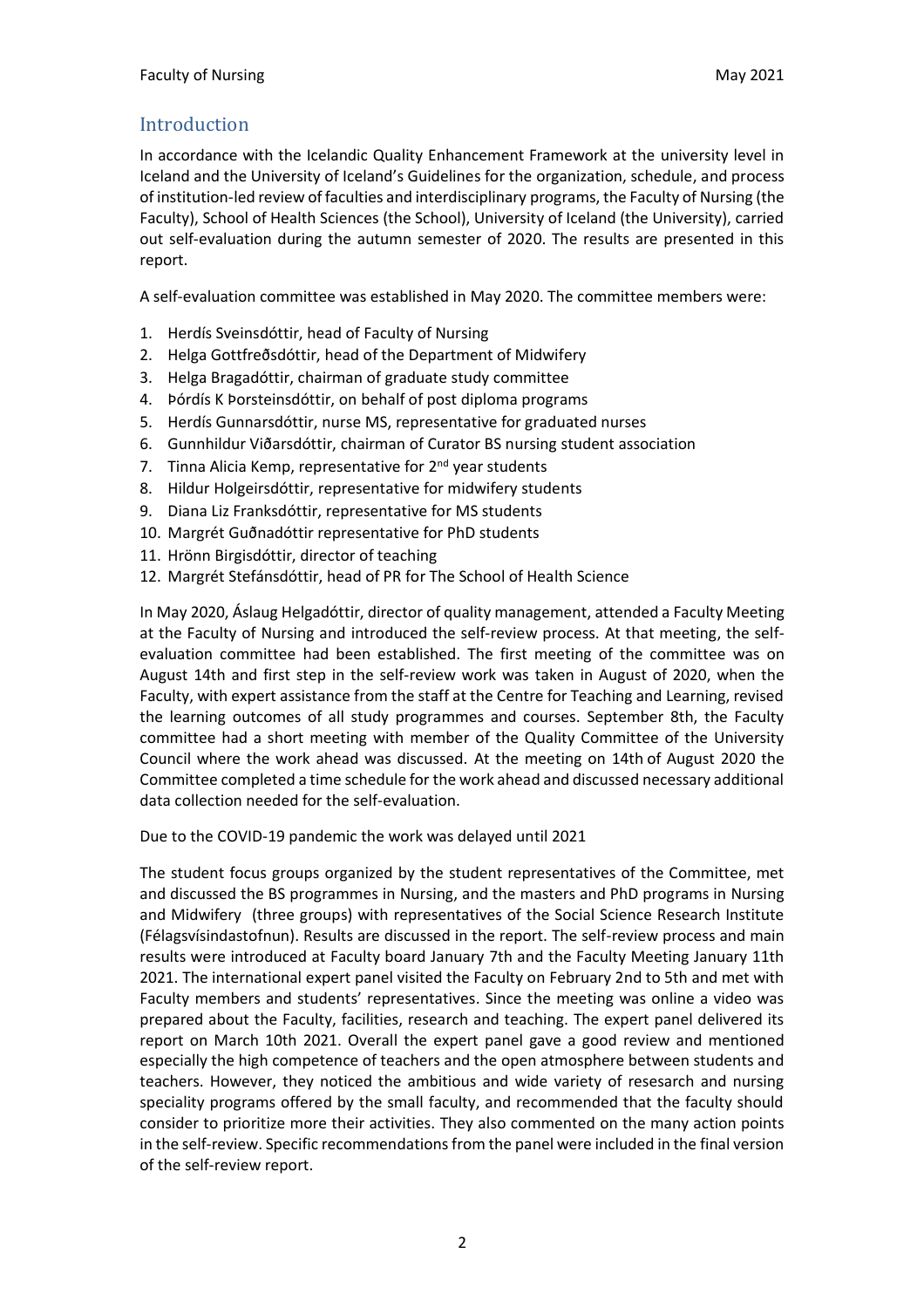#### Faculty Characteristics

The Faculty of Nursing comprises two subjects, nursing, and midwifery. Within the Faculty of Nursing there is the Department of Midwifery with the University of Iceland being the only higher education institution in Iceland to offer education in midwifery.

Nursing education in Iceland is regulated by the government. Since 1987, a four year (240 ECTS) Bachelor of Science in Nursing (BS) has been required for Icelandic licensure to practice nursing. Educational programs leading to this degree are offered at two universities in the country, the University of Iceland and the University of Akureyri. These programs have been approved by the Councils of each University, while the Directorate of Health issues licence to practice nursing and ensures that the education meets national requirements and qualifications laid down in the directive for European countries.

A BS-program in nursing was first offered at the University of Iceland in 1973. Prior to that two schools had organised nursing education in the country, the Icelandic School of Nursing (undergraduate nursing) and the New Nursing School (offered mostly further education in different specialities). In 1987 the University of Akureyri was established and offered a BS degree in nursing from the beginning. In 1990 diploma programs were first offered at the Faculty, in 1998 a MS program in nursing and in 2005 a PhD program. Therefore, as of the year 2005 all levels of nursing education, Bachelor, Master's and Doctoral, are offered at the Faculty of Nursing at the University of Iceland as well as speciality education (post-graduate diploma).

In fall 2020 the Faculty offered a second-degree program in nursing for the first time. It is a BS degree program which lasts two calendar years. The prerequisites for students to enter the program are 40 ECTS in methods and statistics, biology subject, psychology and sociology. The Faculty offers a preparation program for prospective students.

The structure of the BS nursing education was originally modelled after nursing schools in North America, where the nursing education at the baccalaureate level takes four years. Major changes have, however, taken place and the latest revision in the curriculum was taken in 2015 in part due to the Bologna declaration. A common structure of higher education according to the Bologna agreement is three-year BS programs (180 ECTS), two-year MS programs (120 ECTS) and three years' doctoral programs (180 ECTS). The four years BS nursing-program in Iceland is among the longest in Europe. The 2015 revised program in Iceland is still four years (240 ECTS) with nursing being the only subject in the country that requires 240 ECTS for a BS programs. Other programs have adjusted to the Bologna structure. For other professions such as teachers, physiotherapists, and lawyers the MS degree is required for the licensure and entry into practice. The community of nurses in Iceland including the Faculty of Nursing from the University of Iceland, University of Akureyri, representatives from the Icelandic Nurses Association, the University Hospital and the Primary Health Care of the Capital Area (PHCCA), carefully evaluated what would be best for nursing education and practice in Iceland, with three reports being written on the subject. What was mainly addressed was the qualification required for entry into practice, a MS degree, or a BS degree. The experience from the School of Education was that after the MS degree was made a requirement for license, applications to the school dropped from 263 students in 2011 to 119 in the year 2017. That, coupled with a long-standing lack of nurses and low reimbursement in comparison to similar professions, contributed to the conclusion that it was and is not considered feasible for nursing to make the MS degree entry into practice. To meet the mismatch between the lengths of BS programs in Iceland nurses in good standing (with a minimum of GPA 6.5 on a scale of 0-10) in their BS studies will be granted 30 ECTSs into their master's studies. Thereby acknowledging that a part of the BS program is at the master's level.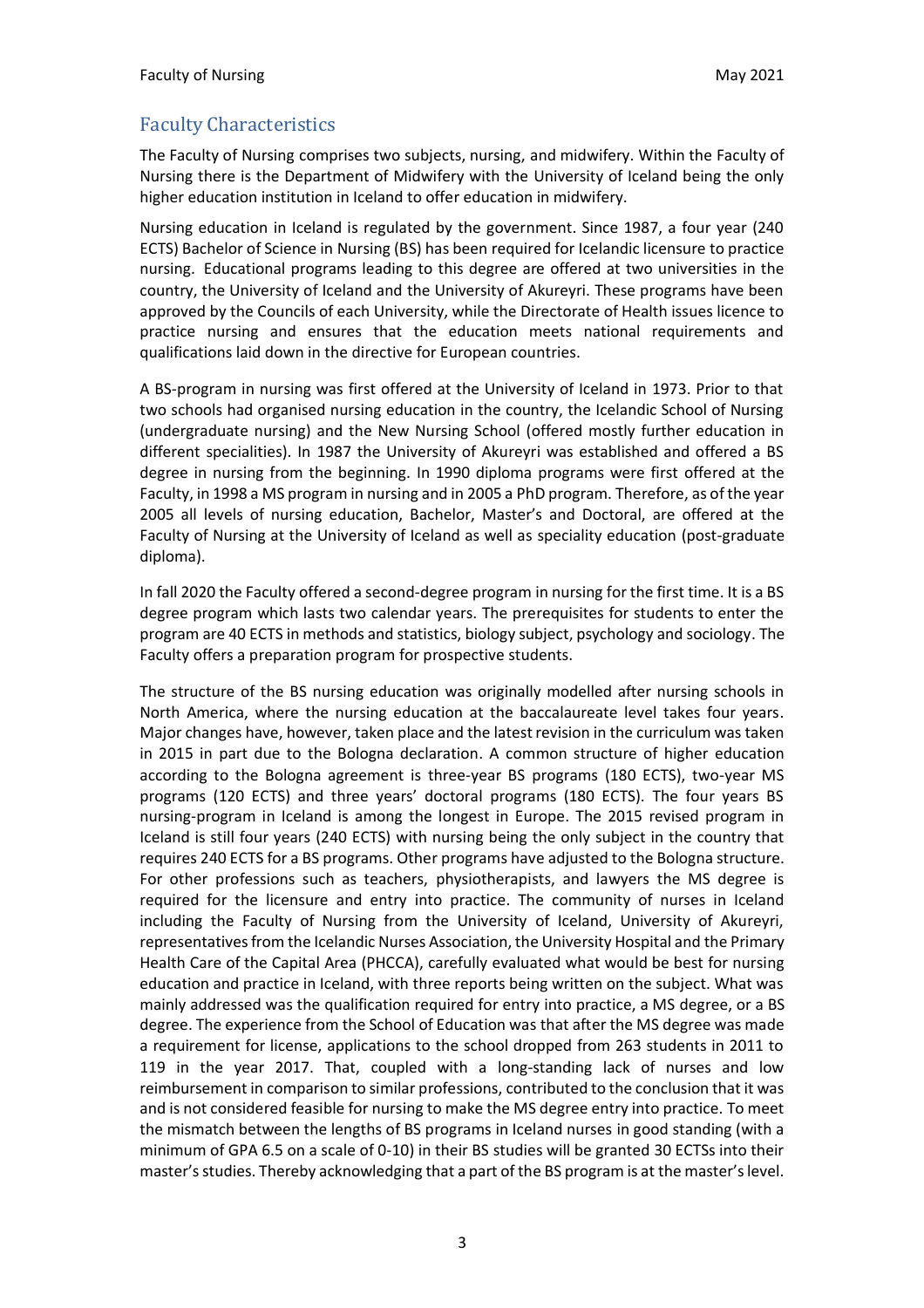In Iceland, midwifery education has been available for more than 250 years starting in 1761, when a Danish midwife came to Iceland to teach midwifery based on guidelines from the first Country Doctor (now Directorate of Health). In 1964, midwifery education in the country changed from one year to a two-year direct-entry vocational training programme. A nursing licence became the admission requirement from 1982 onwards, with midwifery students thus requiring five or six years to complete their studies, depending on whether the nursing education was a three-year diploma or a four-year BS. In 1996, a new two-year post-nursing midwifery education programme (120 ECTS) was established at the Department of Nursing (before it became a Faculty) at the University of Iceland, at the master level leading to the cand. obs. Following the cand. obs. midwives could pursue further for their master's degree in midwifery. Admission requirements for the cand. obs. program was a four-year BS degree in nursing. In 2008 the Department of Midwifery was established within the Faculty of Nursing and in 2019 a new curriculum was implemented with a degree of a Professional Master in midwifery, as entry into practice.

#### **Summary and Main Conclusions for the Faculty**

#### Lessons learned from QEF1

Much progress has been made at the Faculty since the last review and a number of recommendations have been met. The BS program has undergone an extensive revision, introduced electives, increased nursing credits, clarified existing or increased emphasis on issues such as chronic illness and evidence-based practice. An honorary program has been established, a project manager for teaching has been hired, with one charge being to oversee all coursework in the BS program, and the Clinical Simulation Centre has improved. Admission has been changed to competition test that after two years seems to be more effective in retaining students than using A-entrance test that was introduced in the last QEF1-review. A new program, BS studies for non-nursing graduates started in fall of 2020. It was not mentioned in QEF1 but preparations were ongoing for some years.

It has been acknowledged that part of the studies at the BS level meet criteria for MS studies. Based on that students graduating with their BS in good standing can get up to 30 ECTS from their BS credits evaluated into the MSc program leaving additional 90 ECTS to be earned during their master's studies. This has resulted in changes in the MS program where both required core courses and electives have decreased. In Midwifery the cand. obs. program of 120 ECTS post BS degree in nursing that was taught from 1996-2019 was discontinued. The 48 ECTS MS program intended for graduates from the cand obs. program will however continue while there is a demand. A new MS midwifery program, that covers all midwifery basic education was introduced in 2019 with the change, that an MS degree is required for entry into practice in midwifery. At the PhD level a midterm test has been introduced within the FoN and the program has been strengthened in accordance with changes at the School of Health Care Sciences and the University.

Number of staff in support services has increased but not the number of academic staff. It is extremely unsatisfactory that the number of students per teacher has not decreased, resulting in workload of academic staff being unacceptable.

New and improved facilities to study were put up in Eirberg following a renovation of the house. The Faculty Head has had regular meetings with undergraduate students every semester and plans to meet with MS and PhD student at least yearly. A PhD checklist for students was finished within the School of Health in 2017 and a handbook in 2019 that is constantly updated. Learning outcomes for all levels of study have been revised and teaching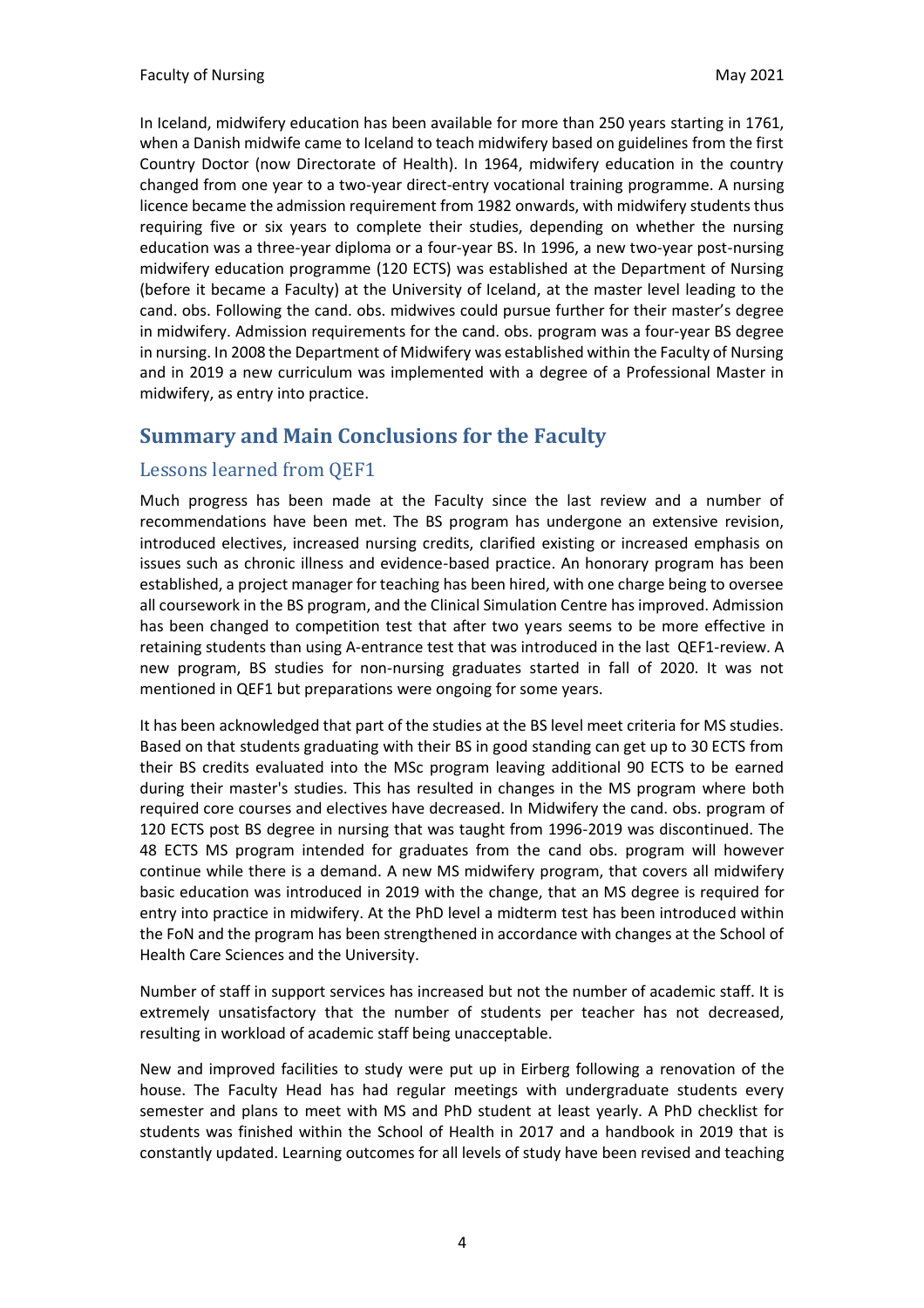methods have undergone tremendous changes, that web-based methods being speedily introduced with the support of the University due to the COVID-19 pandemic.

Research infrastructure has improved considerably mostly in collaboration with the School of Health Care Sciences and the establishment of the Institute of Health Care Sciences. This includes statistical support and support for applications and management of grants.

#### Teaching and Learning

The Faculty runs a number of ambitious programs at a BS, MS, and PhD level. Handbooks are available for all levels of studies, that are revised annually, and as mentioned learning outcomes have been revised during the last year and it will be the charge of educational committees at different level to update them regularly hereafter. Modes of teaching and evaluation are various in all programs as described in this report.

Following the extensive revision of the undergraduate studies several issues have been addressed. These include flow of subjects within the BS-curriculum, integration of basic subjects taught and nursing subjects, how teaching methods address critical thinking and clinical decision making in the clinical environment, student workload, flow of information between teachers and students and strengthening rules regarding their interactions.

An important improvement in the undergraduate program is meetings each semester with teachers who coordinate courses taught paralleled that semester. During those meetings, the teachers view study load during the semester and organise the studies in their course in context with study load during the semester. They are also reminded of the rules in communication between teachers and students and flow of subjects is discussed.

Teachers are encouraged to present findings of the course survey from earlier years to students and discuss with them what actions have been taken or if not, the reason why. The Faculty Head meets with students regularly and discusses findings of student satisfaction surveys and issues that relate to governance of the Faculty.

All Faculty and administrative staff endorse the saying "Satisfied students – excellent studies" and emphasise the importance of talking together.

#### Management of Research

The Faculty of Nursing follows the strategy of HI21, the strategy of the School of Health Sciences and what is described under the Chapter on academic vision.

The Faculty has not written a research policy or defined any specific or general research strategies for the Faculty. However, the Faculty is highly aware of the research objectives presented in the strategy of the University and strongly supports its policy on free pursuit of knowledge and scientific research that meets rigorous ethical standards. Faculty members study a wide variety of issues related to nursing and midwifery as their CVs and the subject of the doctoral dissertations bear witness on, they publish in a wide range and highly valued scientific journals of Midwifery and Nursing. The research of faculty members has had an important impact on practice of nursing and midwifery in Iceland.

The Faculty however acknowledges that the scientific nursing and midwifery societies could gain from a specific policy on nursing and midwifery research that will look forward and specify issues that should be emphasized in order to increase opportunities for us to increase our research potentials. These include but are not limited to (1) enabling current faculty members to invest more time on their research projects, (2) strengthen research infrastructure further, (3) support current and future faculty in strengthening international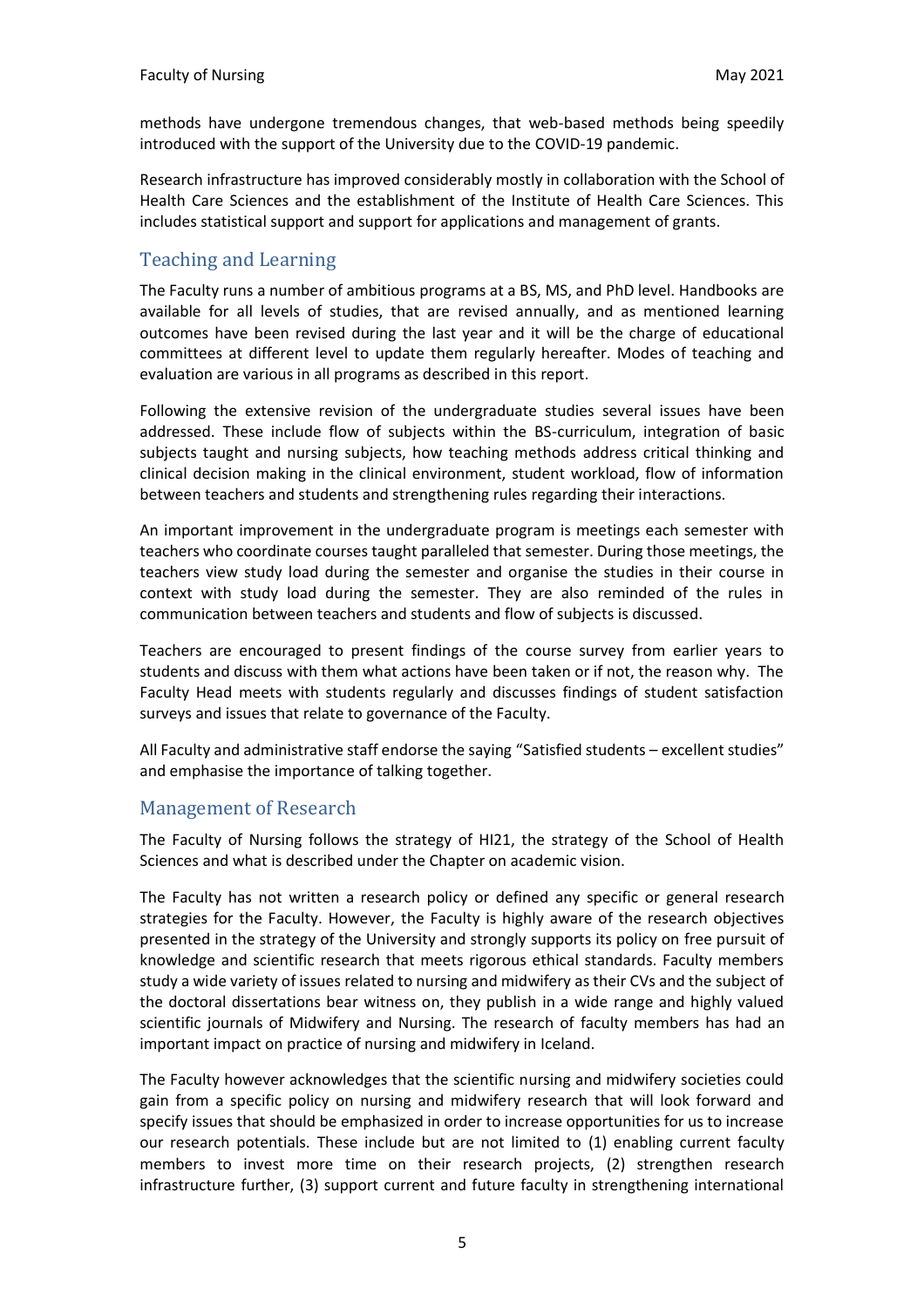collaboration, (4) increase efforts to create strong research groups by encouraging more research cooperation between current members of Faculty and with future recruitment.

Specific research policy within the Faculty may also serve as guidance for prospective master's and Doctoral students and support Faculty in quality assurance of those programs.

|                                           | <b>Strengths</b>                                                                                                                         | <b>Weaknesses</b>                                                                                                                                                                                                                                                                                     | <b>Opportunities</b>                                                                                                                                                                                                                                               | <b>Threats</b>                                                                                                                                                                                 |
|-------------------------------------------|------------------------------------------------------------------------------------------------------------------------------------------|-------------------------------------------------------------------------------------------------------------------------------------------------------------------------------------------------------------------------------------------------------------------------------------------------------|--------------------------------------------------------------------------------------------------------------------------------------------------------------------------------------------------------------------------------------------------------------------|------------------------------------------------------------------------------------------------------------------------------------------------------------------------------------------------|
| 1.Research<br>strategy                    | Collective<br>interest<br>in<br>increasing<br>the<br>quality<br>and<br>output<br>of<br>research.<br>Ambitious<br>Faculty.                | <b>There</b><br>are<br>not<br>enough people to<br>implement<br>the<br>ambitious<br>recommendations in<br>the strategy.<br>The strategy does<br>not address that all<br>doctoral<br>students<br>should be provided<br>with<br>opportunities<br>work<br>with<br>to<br>international<br>research groups. | Establishment<br>of<br>Health<br>Science<br>Fund<br>Increase number of<br>faculty<br>actively<br>involved research.<br>Strengthening the<br>Health<br>Science<br>Institution<br>with<br>increased number<br>of<br>administrative<br>staff                          | Lack of funding<br>Faculty positions<br>advertised<br>are<br>based on need for<br>teaching but less<br>based on need for<br>research.<br>Lack of critical<br>of<br>mass<br>researchers.        |
| 2. Management<br>οf<br>research<br>output | Information<br>about research<br>activities<br>is<br>easily<br>accessible.                                                               | Lack of visibility of<br>Faculty<br>research<br>findings.<br>Faculty not effective<br>in promoting their<br>findings<br>in<br>social<br>media.<br>health<br><b>The</b><br>care<br>institutions<br>in<br>Iceland are not using<br>nursing<br>research<br>findings effectively.                         | Set objectives for<br>all<br>Faculty<br>members regarding<br>research that are<br>open and reviewed<br>each year.<br>Present<br>research<br>findings<br>more<br>efficiently<br>to<br>Icelandic<br>health<br>institutions<br>care<br>and the Icelandic<br>community | Workload<br>prohibits Faculty<br>to promote their<br>own research.<br>The<br>evaluation<br>of the<br>system<br>University<br>does<br>necessarily<br>not<br>promote<br>high<br>quality research |
| 3.<br>External<br>support                 | COST projects<br>Number<br>of<br>small<br>grants<br>Faculty<br>that<br>has access to.                                                    | Too few Faculty are<br>applying for large<br>international<br>and<br>local<br>research<br>grants.                                                                                                                                                                                                     | qualified<br>Highly<br>researchers at the<br>Faculty.                                                                                                                                                                                                              | Workload<br>prohibits Faculty<br>to seek external<br>support.                                                                                                                                  |
| 4. The impact<br>of the Faculty           | <b>Studies</b><br>have<br>changed<br>nursing<br>and<br>midwifery<br>practice<br>in<br>Iceland.<br><b>Studies</b><br>of<br>Faculty<br>are | proportion<br>of<br>A<br>Faculty is not active<br>in research.<br>Due to the small size<br>of Iceland research<br>community<br>in.<br>general it is often<br>difficult to find co-                                                                                                                    | Stimulate<br>all<br>Faculty to conduct<br>high<br>quality<br>research.                                                                                                                                                                                             | Workload<br>prohibits Faculty<br>for<br>doing<br>research.                                                                                                                                     |

#### *SWOT analysis of the four dimensions of management of research*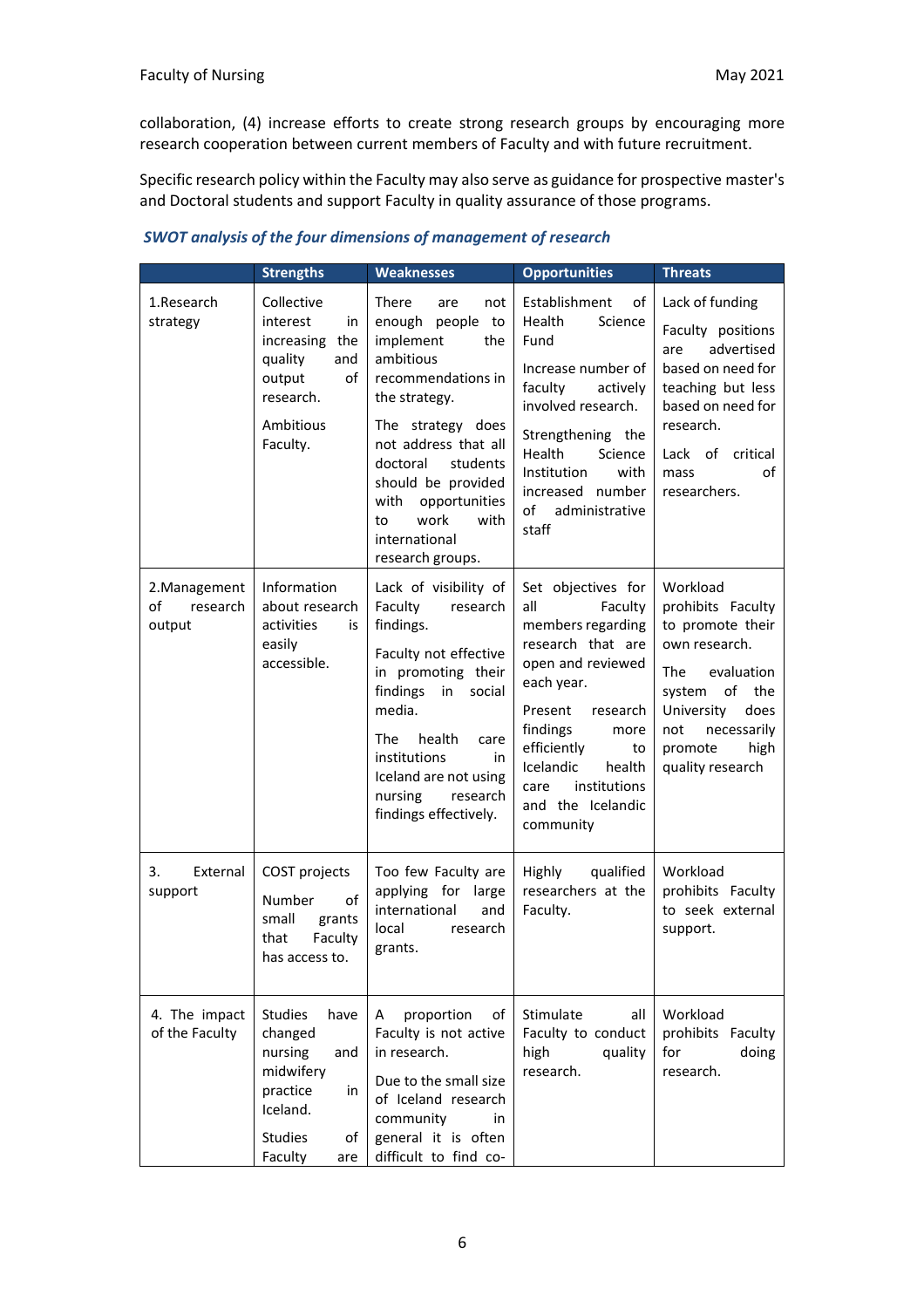| quoted<br>internationally.                                                                   | researchers to work<br>with. |  |
|----------------------------------------------------------------------------------------------|------------------------------|--|
| Faculty<br>participates in<br>a number of<br>international<br>projects<br>and<br>committees. |                              |  |

#### Follow-up Processes

The implementation of the Action Plan will be a standing item on meetings of the Faculty Board and similarly Faculty Head will report on the progress regularly to the School Board. Faculty Head reports formally to the School Dean on the status of the implementation and plans for next year together with other relevant QA matters no later than December 1<sup>st</sup> each year and this will be followed up in the School Board. The School Dean will subsequently make use of this report in a status report for all Faculties in the School, which will be submitted to the Quality Committee no later than January 15<sup>th</sup>. The Quality Committee writes a short report to the Rector no later than February  $1<sup>st</sup>$ , which will subsequently be discussed in a meeting between the Chair of the Quality Committee, the Director of Quality Management and Rector, Vice-Rectors. Deans of Schools and the Managing Director of the Central Administration.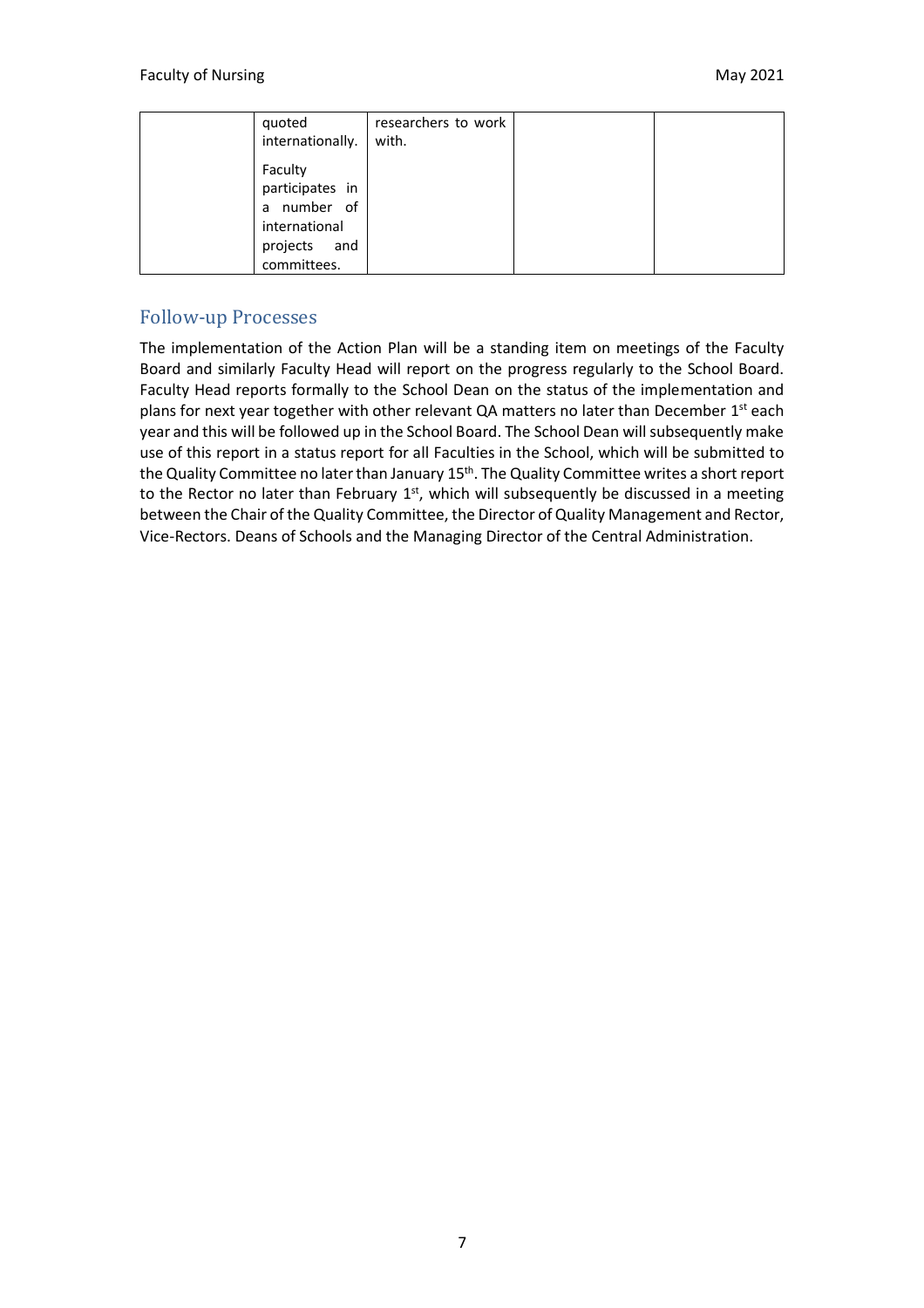#### **APPENDIX 1. Key Figures**

#### *Table 1. Overview of present Study Programmes within the Faculty*

| <b>Name of Study Programme</b>                              | Cycle <sup>1</sup> | <b>Degree</b>  | <b>Credits (ECTS)</b> |  |
|-------------------------------------------------------------|--------------------|----------------|-----------------------|--|
| HJÚ273 Nursing                                              | 1.2                | <b>BS</b>      | <b>240 ECTS</b>       |  |
| HjÚ261<br><b>Nursing</b><br>for<br>Non-Nursing<br>Graduates | 1.2                | BS.            | <b>180 ECTS</b>       |  |
| HJÚ311 Sexology                                             | 2.1                | Post.Grad.Dip. | 30 ECTS               |  |
| HJÚ301 Specialized Nursing - Anestesia <sup>2</sup>         | 2.1                | Post.Grad.Dip. | 80 ECTS               |  |
| HJÚ302 Specialized Nursing -Surgical <sup>2</sup>           | 2.1                | Post.Grad.Dip. | 80 ECTS               |  |
| HJÚ312 Specialized Nursing                                  | 2.1                | Post.Grad.Dip. | 30 ECTS               |  |
| HJÚ446 Nursing                                              | 2.2                | <b>MS</b>      | <b>120 ECTS</b>       |  |
| LJÓ341 Midwifery <sup>3</sup>                               | 2.1                | Cand.Obst.     | <b>120 ECTS</b>       |  |
| LJÓ442 Midwifery                                            | 2.2                | <b>MS</b>      | <b>120 ECTS</b>       |  |
| LJÓ443 Midwifery with Professional<br>Recognition           | 2.2                | <b>MS</b>      | <b>120 ECTS</b>       |  |
| HJÚ561 Nursing                                              | 3                  | Doctorate      | <b>180 ECTS</b>       |  |
| HJÚ562 Midwifery                                            | 3                  | Doctorate      | <b>180 ECTS</b>       |  |

<sup>1</sup> See National Qualification Framework for Higher Education No. 530/2011.

<sup>2</sup> Offered every second year.

<sup>3</sup> Cand.Obst. discontinued.

#### *Table 2. Faculty members and sessional teachers as of December 1st, 2020, number (No.) and full time-equivalent (FTE)*

|                             | Male |            | Female |       | <b>Total</b> |       |
|-----------------------------|------|------------|--------|-------|--------------|-------|
|                             | No.  | <b>FTE</b> | No.    | FTE.  | No.          | FTE   |
| Professors                  | 3    | 2.49       | 11     | 9.20  | 14           | 11.69 |
| Associate Professors        | 0    | 0.00       | 8      | 5.50  | 8            | 5.50  |
| <b>Assistant Professors</b> | 1    | 1.00       | 7      | 4.49  | 8            | 5.49  |
| <b>Adjunct Lectures</b>     | 1    | 0.500      | 7      | 2.05  | 8            | 2.55  |
| Total                       | 5    | 3.99       | 33     | 21.24 | 38           | 25.23 |
| Sessional teachers          | 37   | 1.33       | 287    | 11.59 | 324          | 12.92 |

#### *Table 3. Age of Faculty members as of December 1st , 2020*

| Total                       | $30$ | $30 - 39$ | $40 - 49$ | 50-59 | >59 |     | Total |
|-----------------------------|------|-----------|-----------|-------|-----|-----|-------|
|                             | No.  | No.       | No.       | No.   | No. | No. | $\%$  |
| Professors                  | 0    | 0         | 0         | 4     | 10  | 14  | 36.84 |
| <b>Associate Professors</b> | 0    | 0         | 4         | 2     | 2   | 8   | 21.05 |
| <b>Assistant Professors</b> | 0    |           |           | 3     | 3   | 8   | 21.05 |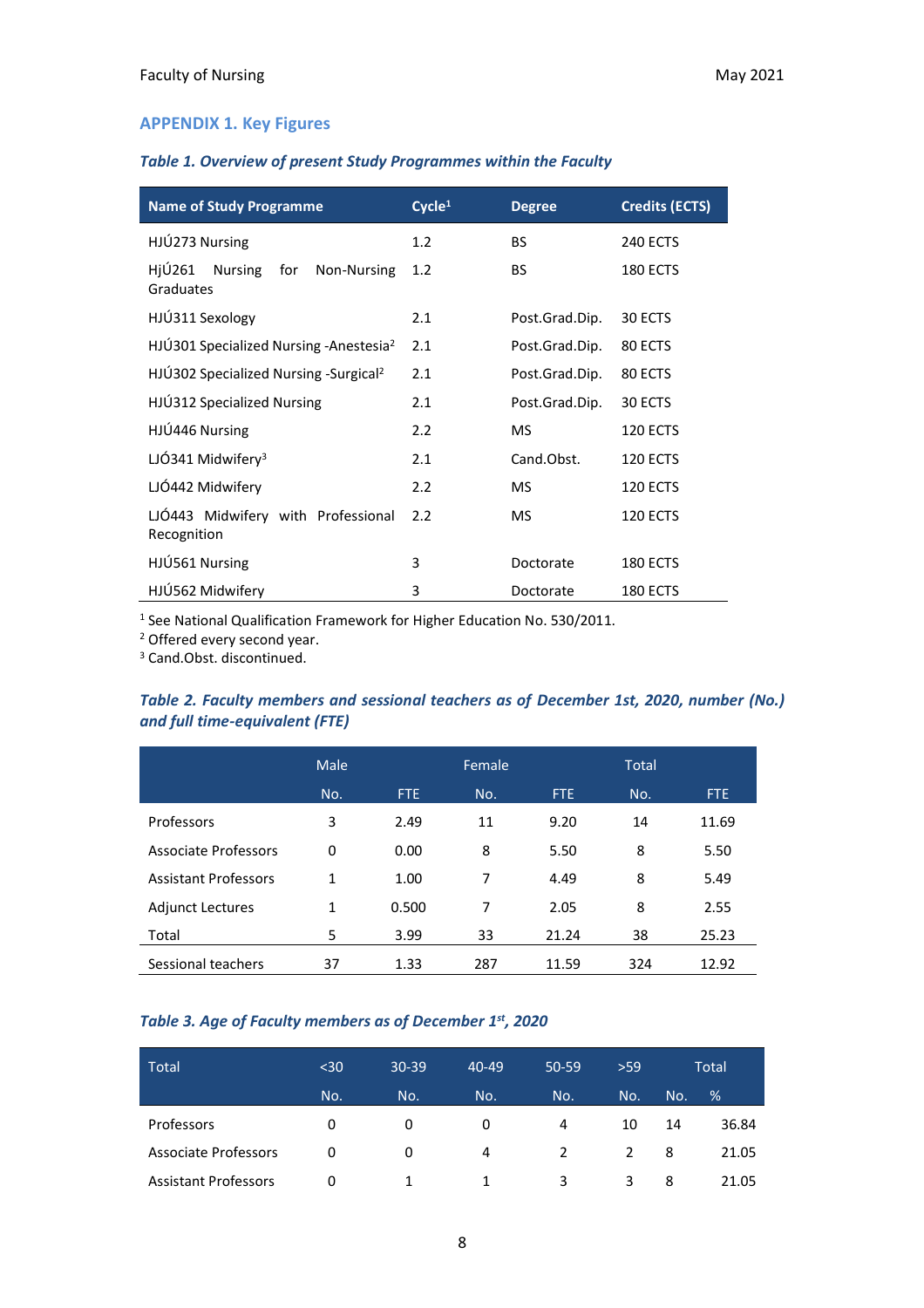| Adjunct Lectures |      |       |       |       |    | 21.05 |
|------------------|------|-------|-------|-------|----|-------|
| Total            |      | 10    |       | 16    | 38 | 100   |
| %                | 2.63 | 26.32 | 28.95 | 42.11 |    |       |

*Table 4. Period of Employment of Faculty members (years) as of December 1st 2020*

| <b>Total</b>                | $<$ 5 | $5 - 15$       | $16 - 24$ | 25-39 | $>40$ | <b>Total</b> |
|-----------------------------|-------|----------------|-----------|-------|-------|--------------|
|                             | No.   | No.            | No.       | No.   | No.   | No.          |
| Professors                  | 0     | $\mathfrak{p}$ | 4         | 8     | 0     | 14           |
| <b>Associate Professors</b> | 3     | 3              | 1         | 1     | 0     | 8            |
| <b>Assistant Professors</b> | 5     | 0              | 0         | 3     | 0     | 8            |
| <b>Adjunct Lectures</b>     | 3     | 3              | 1         | 0     | 0     |              |
| Total                       | 11    | 8              | 6         | 12    | 0     | 37           |
| %                           | 29.73 | 21.62          | 16.22     | 32.43 | 0     |              |

*Table 5. Research output of Faculty members, based on the Evaluation System for the Public Universities in Iceland, expressed by mean research points (A) and research points from peer-reviewed publications (B) per FTE.*

|            | 2015 |                                                             | 2016 |         |                   | 2017<br>2018                                      |       | 2019 |                   | Mean |              |   |
|------------|------|-------------------------------------------------------------|------|---------|-------------------|---------------------------------------------------|-------|------|-------------------|------|--------------|---|
|            | A,   | B.                                                          |      | $A \tB$ | $A \qquad \qquad$ |                                                   | B A B |      | $A \qquad \qquad$ | B.   | $\mathsf{A}$ | B |
| Faculty    |      | 33.7 22.7 37.7 25.8 31.4 18.3 37.1 28.4 37.1 25.3 35.4 24.1 |      |         |                   |                                                   |       |      |                   |      |              |   |
| School     | 39.7 | 29.0                                                        |      |         |                   | 40.6 29.6 34.7 24.1 37.7 27.6 37.7 29.2 38.1 27.9 |       |      |                   |      |              |   |
| University |      | 37.8 24.7 37.1 25.1 34.8 22.8 37.8 26.4 33.9 23.1           |      |         |                   |                                                   |       |      |                   |      | 36.3 24.4    |   |

|  | Table 6. Teaching obligations (%) of Faculty members and sessional teachers divided |  |  |  |  |
|--|-------------------------------------------------------------------------------------|--|--|--|--|
|  | between study programmes taught 2019-20.                                            |  |  |  |  |

| Study<br>Programmes                                         | <b>Faculty members</b> |     | Sessional teachers |     | <b>Total</b> |
|-------------------------------------------------------------|------------------------|-----|--------------------|-----|--------------|
|                                                             | <b>Hours</b>           | %   | <b>Hours</b>       | %   | <b>Hours</b> |
| HJÚ273<br><b>Nursing</b>                                    | 2861                   | 47% | 3221               | 53% | 6082         |
| HjÚ261<br><b>Nursing</b><br>for<br>Non-Nursing<br>Graduates | 290                    | 62% | 177                | 38% | 467          |
| HJÚ311<br>Sexology                                          | 270                    | 89% | 32                 | 11% | 302          |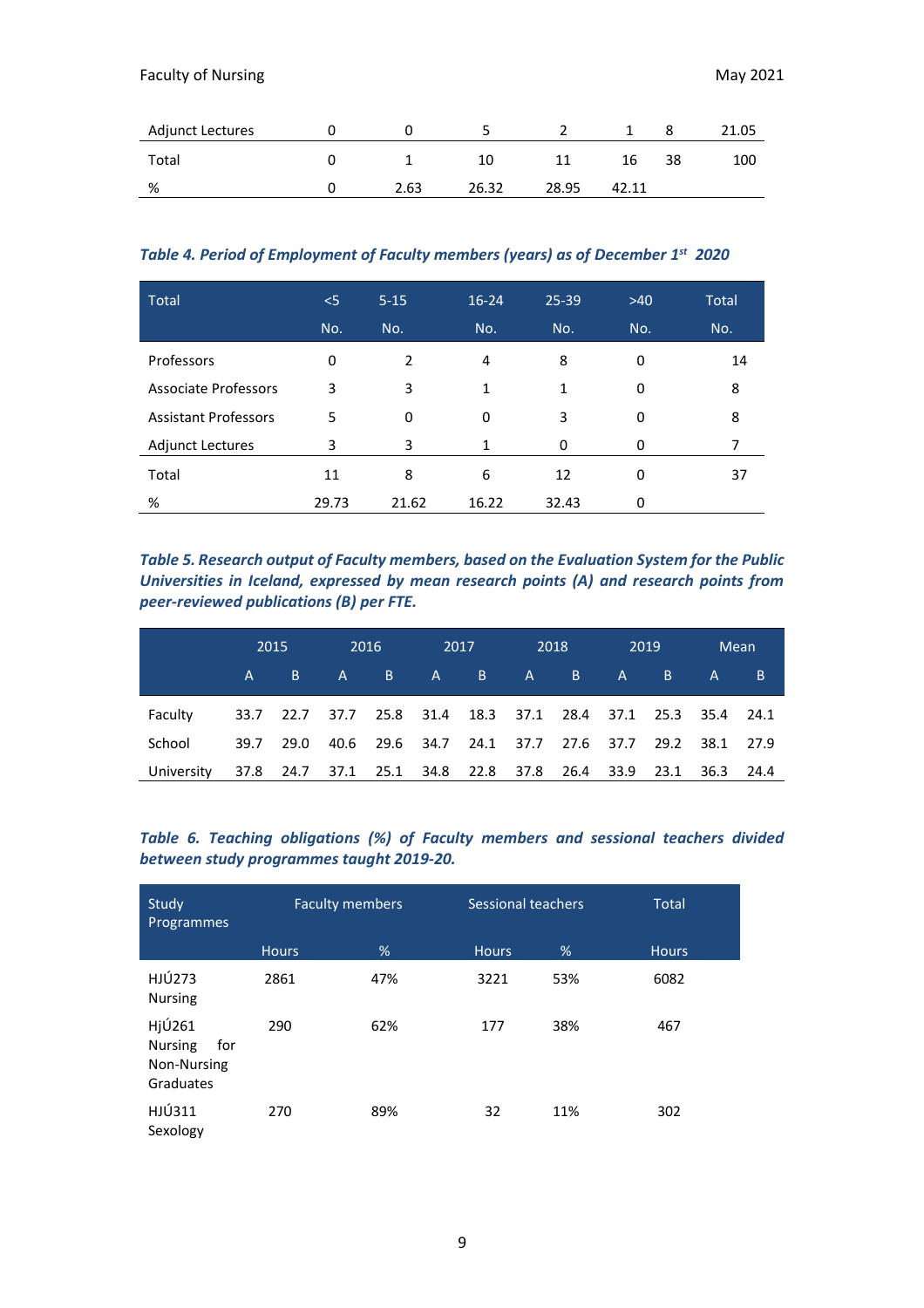| HJÚ312<br>Specialized<br>Nursing                           | 1021 | 56%  | 802  | 44% | 1823 |
|------------------------------------------------------------|------|------|------|-----|------|
| <b>HJÚ446</b><br>Nursing                                   | 2482 | 64%  | 1383 | 36% | 3865 |
| LJÓ341<br>Midwifery                                        | 827  | 58%  | 590  | 42% | 1417 |
| <b>LJÓ442</b><br>Midwifery                                 | 213  | 43%  | 280  | 57% | 492  |
| LJÓ443<br>Midwifery<br>with<br>Professional<br>Recognition | 1108 | 47%  | 1267 | 53% | 2375 |
| HJÚ561<br>Nursing                                          | 601  | 97%  | 18   | 3%  | 619  |
| <b>HJÚ562</b><br>Midwifery                                 | 293  | 100% | 0    | 0   | 293  |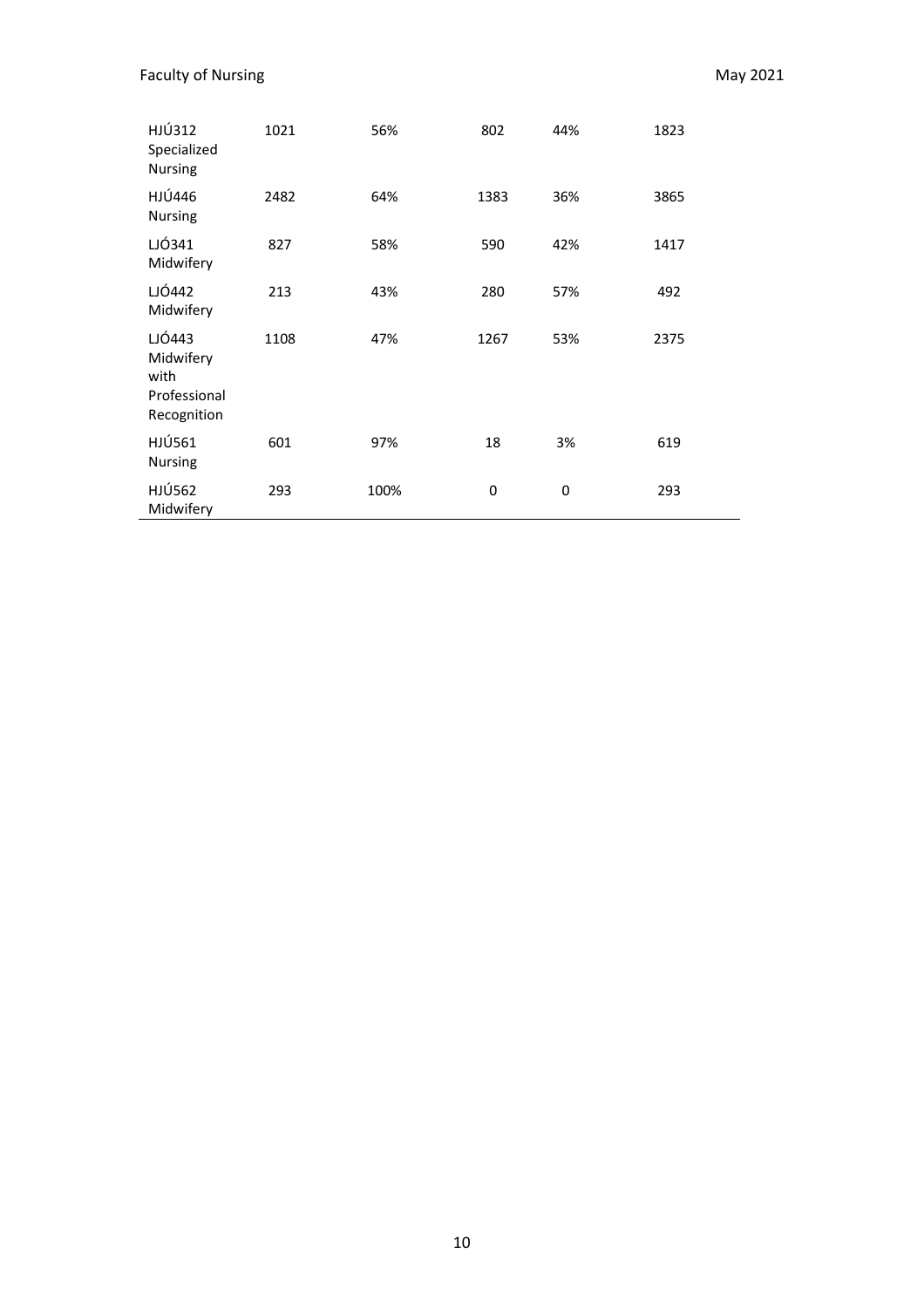#### **Appendix 2. ACTION PLAN FOR TEACHING AND LEARNING AND MANAGEMENT OF RESEARCH IN QEF2**

|              | Action                                                                                                                                                                                                                                    | Deliverable                                                                                                                                                | <b>Deadline</b> | Responsible                                                                   |
|--------------|-------------------------------------------------------------------------------------------------------------------------------------------------------------------------------------------------------------------------------------------|------------------------------------------------------------------------------------------------------------------------------------------------------------|-----------------|-------------------------------------------------------------------------------|
|              |                                                                                                                                                                                                                                           |                                                                                                                                                            |                 | party                                                                         |
|              | 1. FACULTY LEVEL                                                                                                                                                                                                                          |                                                                                                                                                            |                 |                                                                               |
| Ch. 1.2      | <b>Faculty Characteristics</b>                                                                                                                                                                                                            |                                                                                                                                                            |                 |                                                                               |
| $\mathbf{1}$ | Increase Faculty members<br>with emphasis on various<br>clinical specialities                                                                                                                                                             | Number of FTE will<br>be 44 by 2025.<br>Two FTE positions<br>will be advertised<br>yearly                                                                  | 2025            | Head of Faculty                                                               |
| 2            | Hire majority of Clinical<br>Nurse Specialists (CNS) or a<br>minimum of 20 CNS at<br>Landspítali - the University<br>Hospital and the Primary<br>Health Care of the Capital<br>Area (PHCCA) as adjuncts or<br>lecture in 10% FTE position | Number of FTE will<br>be 44 by 2025. A<br>minimum of two<br>FTE will be<br>composed of the<br><b>CNSs</b>                                                  | 2025            | Head of Faculty                                                               |
| 3            | Hire project managers for the<br>large clinical courses                                                                                                                                                                                   | One full position for<br>the fundamental<br>courses and another<br>full position for the<br>speciality courses                                             | 2022            | Head of Faculty/<br>Administrator<br>officer                                  |
| 4            | Hire administrative staff to<br>supervise and support<br>sessional teachers as well as<br>to handle their contracts                                                                                                                       | One full position                                                                                                                                          | 2021            | Head of Faculty/<br>Administrator<br>officer                                  |
| 5            | Improve retention of BS<br>students                                                                                                                                                                                                       | Over 95% of<br>students admitted<br>after the<br>competitive test in<br>December each<br>year, will be<br>studying in fall<br>semester of the 2nd<br>year. | 2025            | Head of Faculty/<br>Administrator<br>officer                                  |
| 6            | Increase BS student<br>satisfaction with organisation<br>of their studies                                                                                                                                                                 | Finalise a protocol<br>on collaboration<br>between students<br>and Faculty and<br>ensure that these<br>are reviewed<br>annually.                           | 2021            | Head of Faculty/<br>Administrator<br>officer / Educational<br>project manager |
| 7            | Increase diversity among<br>Faculty                                                                                                                                                                                                       | Selected Faculty<br>positions will be<br>advertised<br>internationally                                                                                     | 2025            | <b>Head of Faculty</b>                                                        |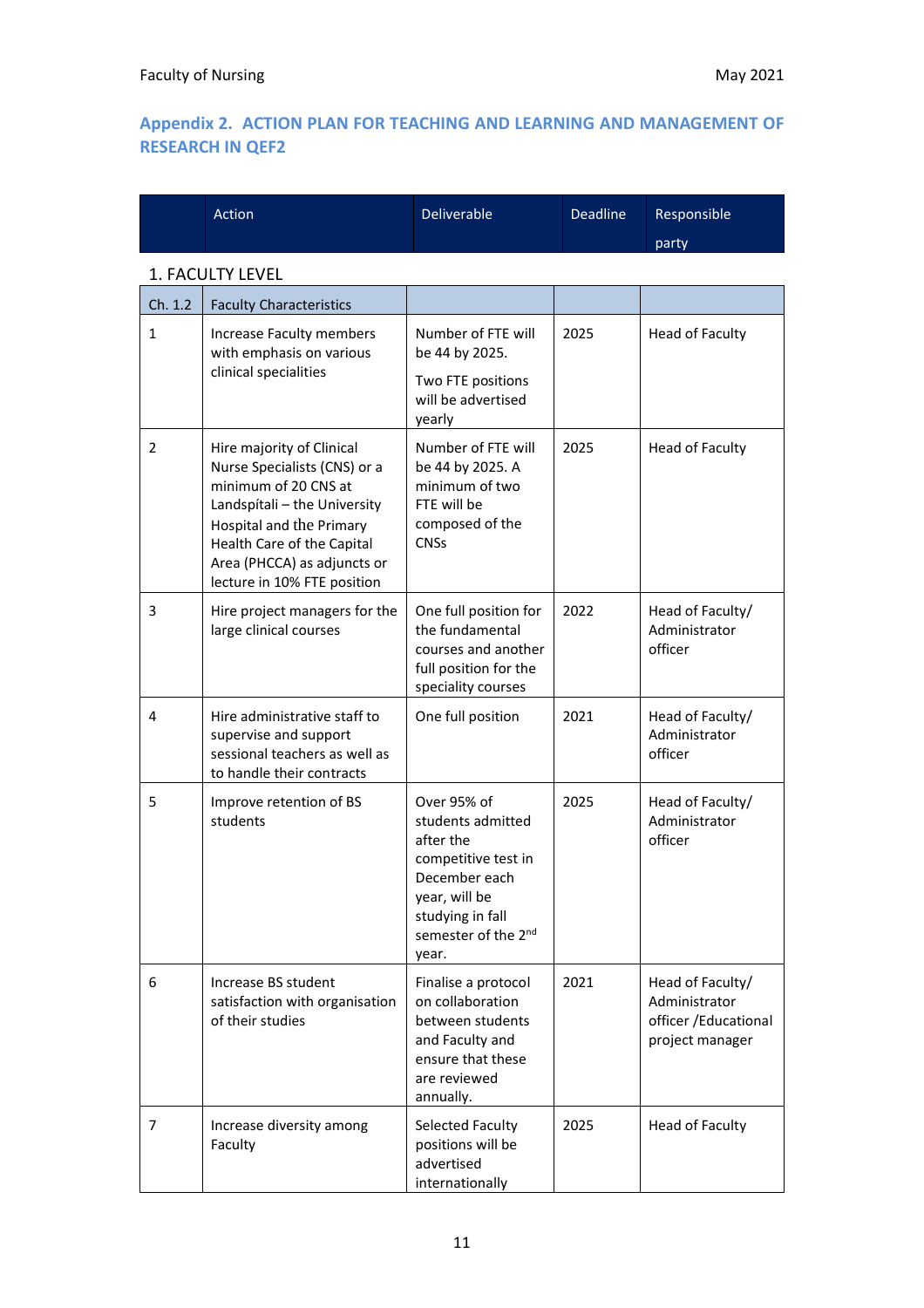| 8            | Increase retention of support<br>staff                                                                                               | 80% of support staff<br>stay in their job for<br>a minimum of 5<br>years                                                                                                                             | 2025             | Head of Faculty/<br>Administrator<br>officer                                                                           |
|--------------|--------------------------------------------------------------------------------------------------------------------------------------|------------------------------------------------------------------------------------------------------------------------------------------------------------------------------------------------------|------------------|------------------------------------------------------------------------------------------------------------------------|
| Ch. 1.3      | <b>Academic Vision</b>                                                                                                               |                                                                                                                                                                                                      |                  |                                                                                                                        |
| $\mathbf{1}$ | Increase international<br>collaboration                                                                                              | International<br>researcher is in all<br>PhD student<br>committees. All PhD<br>students spend 6<br>months to a year at<br>a respected<br>international<br>research facility.                         | 2025             | Faculty Head and<br>Faculty                                                                                            |
|              |                                                                                                                                      | <b>Encourage Faculty</b><br>to participate in<br>COST projects.                                                                                                                                      |                  |                                                                                                                        |
| 2            | Increase support with Faculty<br>regarding applying for<br>international research<br>funding                                         | Faculty will attend<br>seminar/meetings<br>held by the School<br>of Health Sciences<br>and The Icelandic<br>Centre for Research<br>on writing proposals                                              | 2021/<br>ongoing | Head of<br>Faculty/Chair of<br>Committee for<br><b>Graduate Studies</b>                                                |
| 3            | Improve the culture of<br>research community                                                                                         | Finish a protocol on<br>how to improve the<br>culture                                                                                                                                                | 2021             | Head of<br>Faculty/Chair of<br>Committee for<br><b>Graduate Studies</b>                                                |
| 4            | Strengthen and increase<br>faculties proficiency in<br>applying various forms of<br>distant/information/technical<br>based teaching. | Faculty attend<br>courses/seminars<br>given by the Centre<br>for Teaching and<br>Learning and have<br>their representative<br>come and discuss<br>new techniques in<br>teaching.<br>Faculty seminars |                  | Head of<br>Faculty/Education<br>Director/Chairs of<br>Committee for<br>Graduate and<br>Undergraduate<br><b>Studies</b> |
|              |                                                                                                                                      | each semester on<br>teaching methods.                                                                                                                                                                |                  |                                                                                                                        |
| 5            | Increase domestic research<br>collaboration                                                                                          | Recruit clinicians<br>from various<br>disciplines into<br>research projects<br>developed at the<br>Faculty.                                                                                          | 2025             | Faculty                                                                                                                |
| Ch. 1.4      | <b>Student Support</b>                                                                                                               |                                                                                                                                                                                                      |                  |                                                                                                                        |
| 1            | Improve the home page with<br>student information                                                                                    | Review existing<br>homepage<br>regarding student<br>information                                                                                                                                      | 2022             | Admin officer                                                                                                          |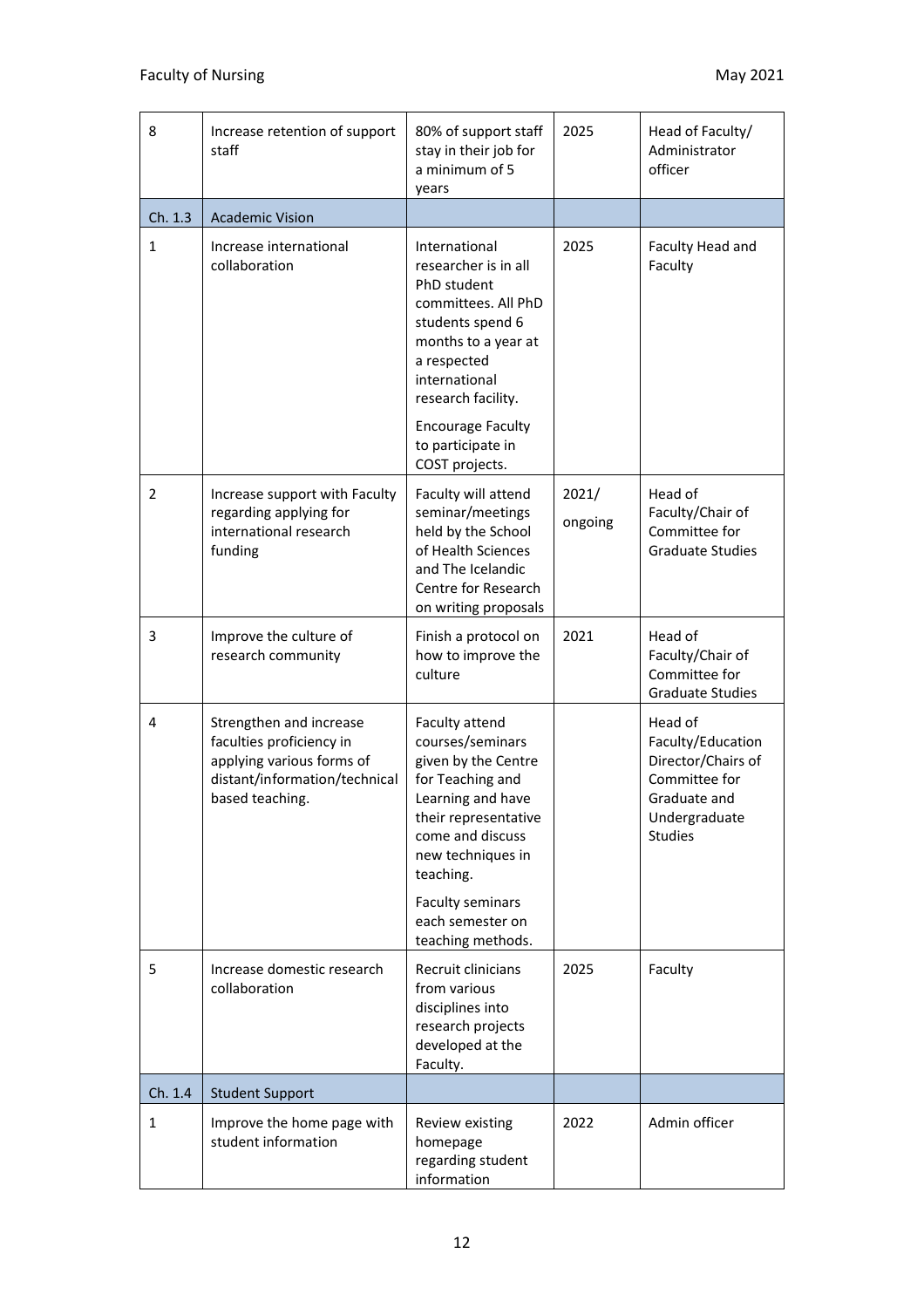|   | Use social media more<br>effectively for information<br>delivery to students | Review with<br>students'<br>possibilities and<br>best ways of using<br>social media | 2022             | Admin officer                         |
|---|------------------------------------------------------------------------------|-------------------------------------------------------------------------------------|------------------|---------------------------------------|
| 3 | Strengthen mentorship in the<br>undergraduate program                        | Committee for<br>undergraduate<br>studies review this<br>with students              | <b>Fall 2021</b> | Faculty<br>Head/Education<br>Director |

#### 2. STUDY PROGRAM

| Ch 2.1.1     | <b>Students</b>                                                                                                                     |                                                                                                                                                                                |            |                                                                        |
|--------------|-------------------------------------------------------------------------------------------------------------------------------------|--------------------------------------------------------------------------------------------------------------------------------------------------------------------------------|------------|------------------------------------------------------------------------|
| $\mathbf{1}$ | Improve flow of<br>information to students<br>specifically of the<br>complexities of the<br>organisations of the<br>nursing studies | Students are<br>prepared for<br>unforeseen changes<br>in course schedules<br>due to the complex<br>nature of the<br>organisations of<br>teaching.                              | 2021       | <b>Education Director</b>                                              |
|              |                                                                                                                                     | Protocol written and<br>presented to students<br>each year                                                                                                                     |            |                                                                        |
| 2            | Strengthen the timetable<br>and improve that it<br>works efficiently                                                                | A new timetable<br>system will be<br>constructed that<br>addresses the<br>complexities of<br>organisation of<br>teaching and<br>improves the<br>efficiency of the<br>timetable | 2021       | School of Health<br>Care/Admin officer                                 |
| 3            | Improve the organization<br>of the study program<br>and ensure that it runs<br>smoothly                                             | Repetitions in the<br>curriculum are<br>minimized as well as<br>changes.<br>Formalise Faculty<br>groups that teach<br>similar subjects to<br>review and improve<br>teaching    | Continuing | Education<br>Director/Committee<br>for Undergraduate<br><b>Studies</b> |
| 4            | Improve timely feedback<br>on student work                                                                                          | Relevant course<br>assessment for the<br>timeframe, students<br>are informed on the<br>type of assessment<br>and the timeframe of<br>feedback                                  | 2021       | Education<br>Director/Committee<br>for Undergraduate<br><b>Studies</b> |
| Ch. 2.1.3    | <b>Teaching and Learning</b>                                                                                                        |                                                                                                                                                                                |            |                                                                        |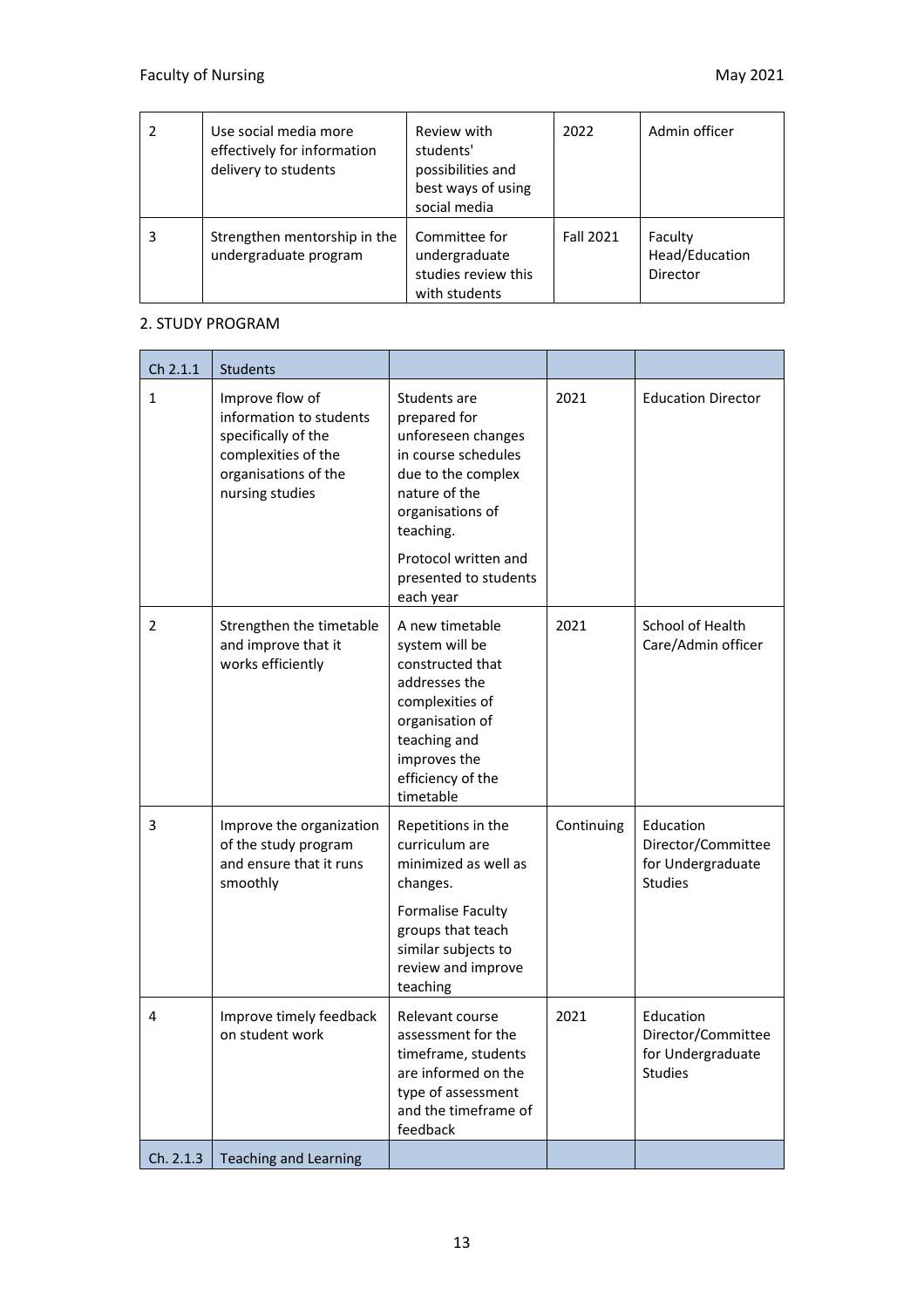| 1              | Explore and coordinate<br>flow of content in<br>courses throughout the<br>curriculum                                                | Review syllabuses of<br>all courses regularly<br>and check for<br>repetitions                                                                                                                  | Fall each<br>year                  | Faculty<br>Head/Education<br>Director                                                                                                         |
|----------------|-------------------------------------------------------------------------------------------------------------------------------------|------------------------------------------------------------------------------------------------------------------------------------------------------------------------------------------------|------------------------------------|-----------------------------------------------------------------------------------------------------------------------------------------------|
| 2              | Examine the integration<br>of basic subjects and<br>nursing subjects                                                                | Review syllabuses of<br>all courses regularly<br>and check for<br>integrations                                                                                                                 | Fall each<br>year                  | Faculty<br>Head/Education<br>Director                                                                                                         |
| 3              | Hire adjuncts at all<br>clinical sites (midwifery<br>and nursing) to assist in<br>organising and<br>developing clinical<br>teaching | Review sessional<br>teachers in midwifery<br>and nursing and find<br>if some of them might<br>serve as adjuncts                                                                                | Spring<br>2022<br><b>Fall 2021</b> | <b>Faculty Head</b><br>/Department of<br>midwifery/Education<br>Director / Committee<br>for undergraduate<br>studies and<br>midwifery studies |
| 4              | Improve the simulation<br>centre by adding high<br>standard equipment and<br>software                                               | Review equipment<br>and software in the<br>centre and identify<br>what is needed                                                                                                               | <b>Fall 2021</b>                   | <b>Faculty Head</b>                                                                                                                           |
| 5              | Train adjuncts/sessional<br>teachers in simulation<br>teaching                                                                      | Fund 3 teachers to<br>participate in train<br>the trainer<br>program/prepare<br>videos for each<br>subject that is being<br>taught                                                             | 2022                               | Faculty<br>Head/Administrator<br>officer                                                                                                      |
| 6              | All new Faculty attend<br>courses or diploma<br>program at Centre for<br><b>Teaching and Learning</b>                               | This is in accordance<br>with the policy of the<br>University                                                                                                                                  | Continuing                         | Faculty Dean/<br>Administrator officer                                                                                                        |
| $\overline{7}$ | Integrate the UN<br>Sustainable<br>Development Goals into<br>the curriculum                                                         | All the UN SDG will be<br>covered in the nursing<br>courses in the<br>undergraduate<br>program, one or more<br>UN SDG in each<br>nursing course.                                               | 2022                               | Head of<br>Faculty/Education<br>Director/Chairs of<br>Committee for<br>Graduate and<br>Undergraduate<br><b>Studies</b>                        |
| Ch. 2.1.5      | Coordination Between Teaching and Research                                                                                          |                                                                                                                                                                                                |                                    |                                                                                                                                               |
| 1              | Make the connection<br>between teaching and<br>research more visible                                                                | Faculty introduce<br>their research to<br>students during class<br>as appropriate.<br>Faculty make small<br>video presentations<br>of their studies that<br>will be accessible to<br>students. | $2022 -$<br>continuous             | Faculty<br>Head/Graduate<br>study committee                                                                                                   |
|                |                                                                                                                                     | The videos run in<br>Eirberg and on social<br>media                                                                                                                                            |                                    |                                                                                                                                               |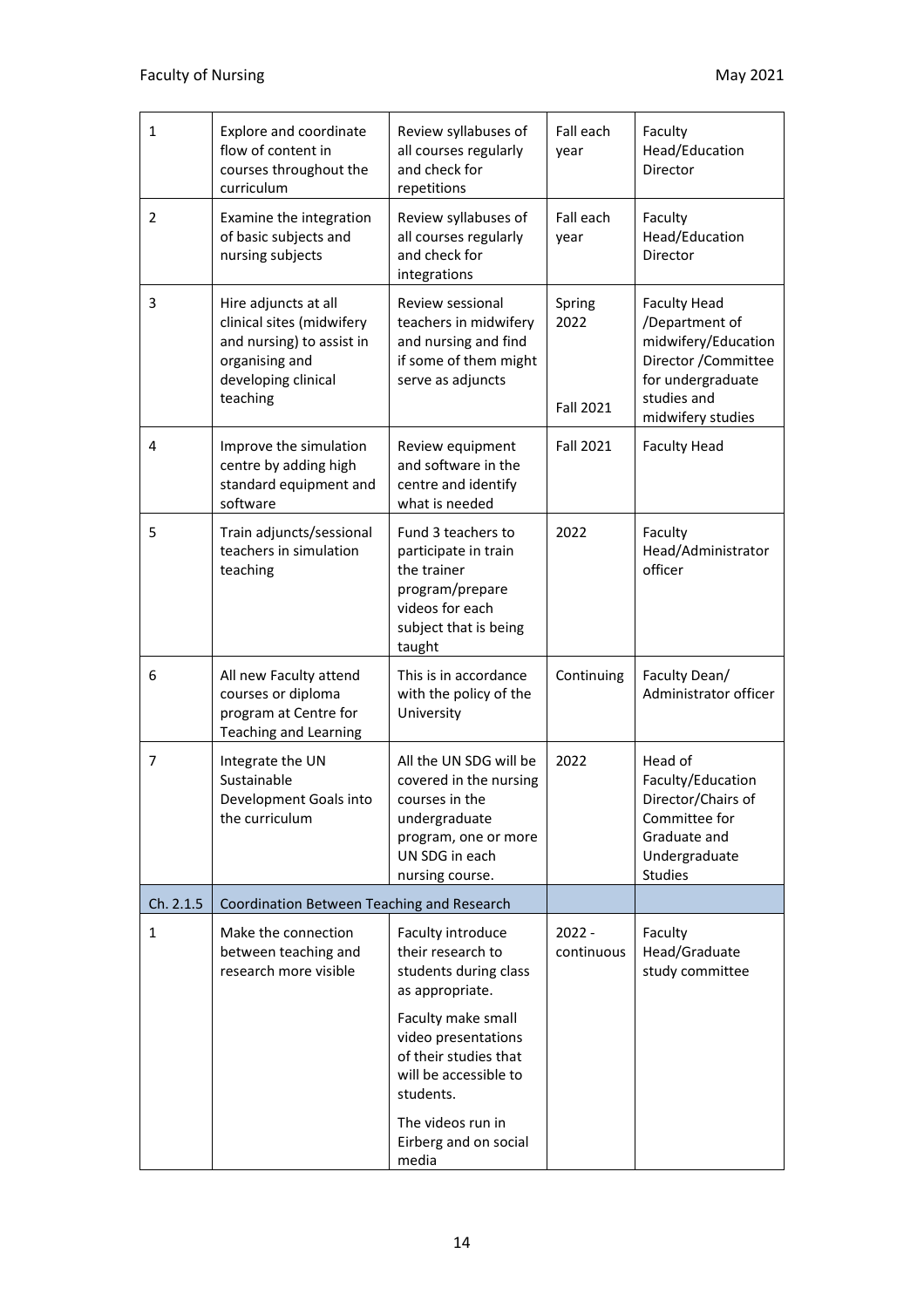#### Faculty of Nursing May 2021

#### 3. Masters program in Nursing

| Ch 2.2.1                     | <b>Students</b>                                                                                                                  |                                                                                                                                                                                                                                                                                                                                 |                  |                                                                                         |
|------------------------------|----------------------------------------------------------------------------------------------------------------------------------|---------------------------------------------------------------------------------------------------------------------------------------------------------------------------------------------------------------------------------------------------------------------------------------------------------------------------------|------------------|-----------------------------------------------------------------------------------------|
| 1                            | Identify<br>how<br>master's students<br>better<br>be<br>can<br>retained                                                          | Conduct a survey<br>on those students<br>who have left the<br>program in the<br>past five years<br>their<br>and<br>reasons.<br>Supervisors have<br>the initiative of<br>meeting with the<br>MS student at the<br>beginning of each<br>semester<br>and<br>thereby<br>establishes<br>a<br>strong<br>collaboration<br>between them | <b>Fall 2021</b> | Chair of graduate<br>studies<br>committee/Project<br>for<br>manager<br>graduate studies |
| 2                            | Increase<br>recruitment<br>οf<br>master's students                                                                               | Introduce<br>MS<br>studies<br>to<br><b>BS</b><br>students.<br>Collaborate with<br>health<br>care<br>organizations and<br>the<br><b>Nurses</b><br>Association<br>in.<br>Iceland<br>to<br>encourage<br>and<br>support<br>nurses<br>seeking<br>higher<br>education.                                                                | 2022/ongoing     | Chair of graduate<br>studies<br>committee/Project<br>manager<br>for<br>graduate studies |
| 3                            | Founding<br>οf<br>a a<br>graduate nursing<br>students<br>association<br>or<br>chapter with the<br>Curator student<br>association | graduate<br>A<br>students<br>association<br>has<br>been formed.                                                                                                                                                                                                                                                                 | 2022             | Chair of graduate<br>studies committee                                                  |
| Ch.<br>2.2.2<br>and<br>2.3.1 | Teaching<br>and<br>Learning                                                                                                      |                                                                                                                                                                                                                                                                                                                                 |                  |                                                                                         |
| $\mathbf{1}$                 | Increased<br>blended teaching<br>and learning with<br>on-line<br>more<br>classes                                                 | Develop<br>MS<br>courses so that at<br>least 50% of the<br>teaching is on-<br>line                                                                                                                                                                                                                                              | <b>Fall 2022</b> | Head of the Faculty<br>and the graduate<br>studies committee                            |
| $\overline{2}$               | Develop learning<br>of<br>outcomes<br>master's thesis                                                                            | Competencies for<br>30 ECTS and 60<br>ECTS thesis<br>in<br>place                                                                                                                                                                                                                                                                | Spring 2021      | The committee for<br>graduate studies                                                   |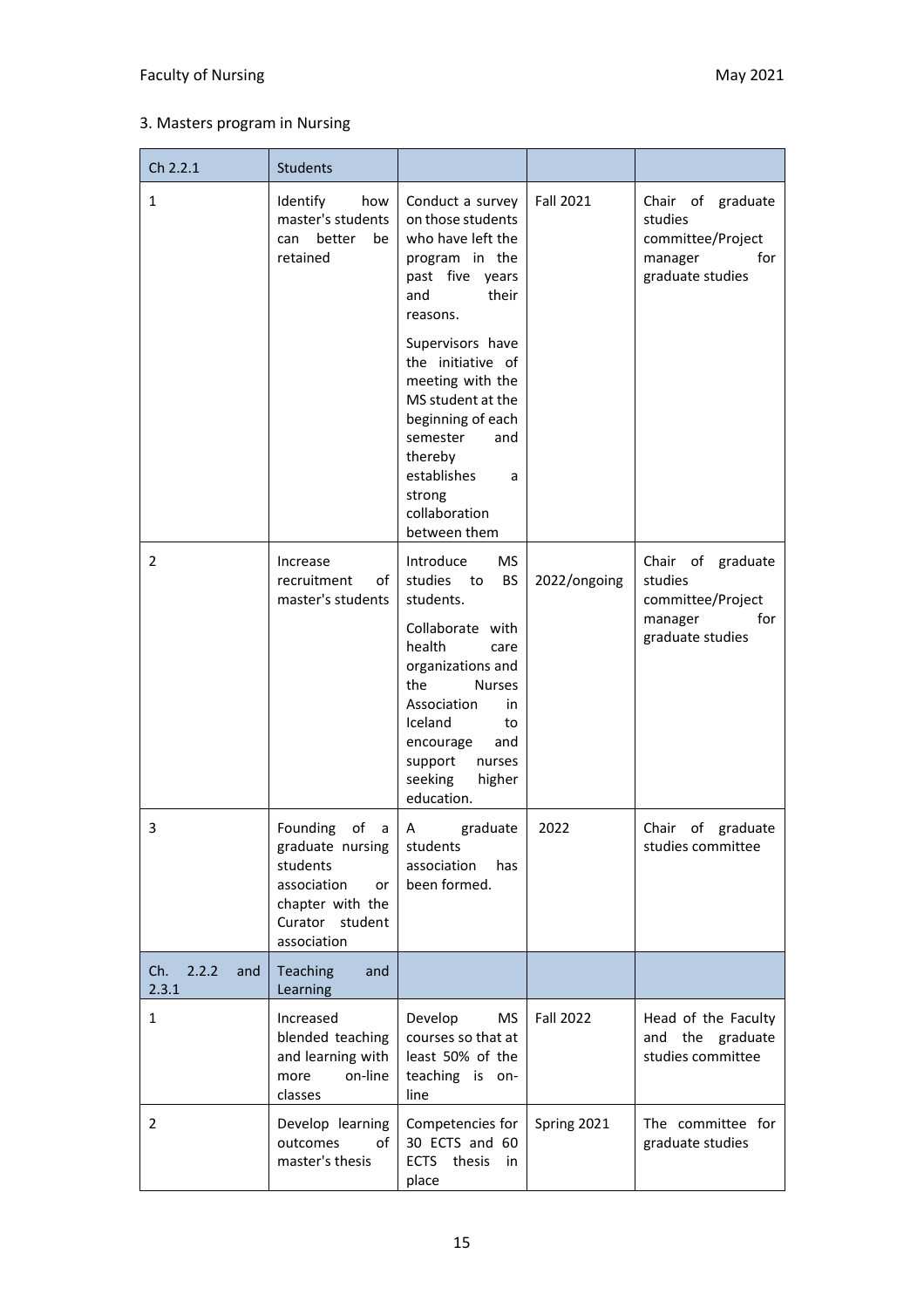| 3         | Offer up-to-date<br>specialty nursing<br>programs                                                                                                                                                        | Revision of the<br>specialty<br>areas<br>and<br>courses<br>offered<br>in<br>the<br>master's program<br>regard<br>in<br>to<br>present<br>and<br>future<br>societal<br>and health care<br>needs<br>such<br>as<br>infection control | 2022/<br>Fall<br>ongoing | Head of the Faculty<br>and the graduate<br>studies committee                                              |
|-----------|----------------------------------------------------------------------------------------------------------------------------------------------------------------------------------------------------------|----------------------------------------------------------------------------------------------------------------------------------------------------------------------------------------------------------------------------------|--------------------------|-----------------------------------------------------------------------------------------------------------|
| 4         | Increase<br>international<br>collaboration<br>in<br>teaching<br>using<br>COIL or<br>other<br>methods<br>of<br>international<br>students<br>and<br>teachers                                               | All<br>masters<br>students<br>participate in at<br>least one course<br>which is run with<br>foreign<br>a<br>university where<br>students<br>get<br>exposed<br>to<br>teachers<br>and<br>students<br>from<br>another country       | Fall 2024.               | Head of the Faculty<br>and the graduate<br>studies committee                                              |
| 5.        | Explore<br>and<br>coordinate<br>flow<br>of<br>content<br>in<br>graduate courses                                                                                                                          | Regular meetings<br>of<br>course<br>supervisors in the<br>graduate<br>where<br>program<br>of<br>content<br>courses<br>is<br>addressed<br>in<br>order<br>and<br>content<br>is<br>integrated                                       | <b>Fall 2022</b>         | Head of the Faculty/<br>the graduate studies<br>committee / Project<br>for<br>manager<br>graduate studies |
| Ch. 2.3.2 | Coordination<br><b>Between</b><br><b>Teaching</b><br>and<br>Research                                                                                                                                     |                                                                                                                                                                                                                                  |                          |                                                                                                           |
| 1         | All MS students<br>learn the process<br>of applying for<br>research<br>grants<br>during<br>their<br>studies and apply<br>for at least one<br>grant<br>in<br>collaboration<br>with<br>their<br>supervisor | At least 60% of<br><b>MS</b><br>students<br>write a small real<br>grant<br>proposal<br>under<br>the<br>guidance of their<br>supervisor during<br>their studies                                                                   | Ongoing                  | All Faculty                                                                                               |
| 3         | Increase<br>publications<br>of<br>thesis<br><b>MS</b><br>in<br>scientific journals                                                                                                                       | At least 80% of all<br>thesis<br>MS.<br>are<br>published<br>in.<br>national<br>or                                                                                                                                                | By the end of<br>2025.   | Faculty Head and all<br>Faculty                                                                           |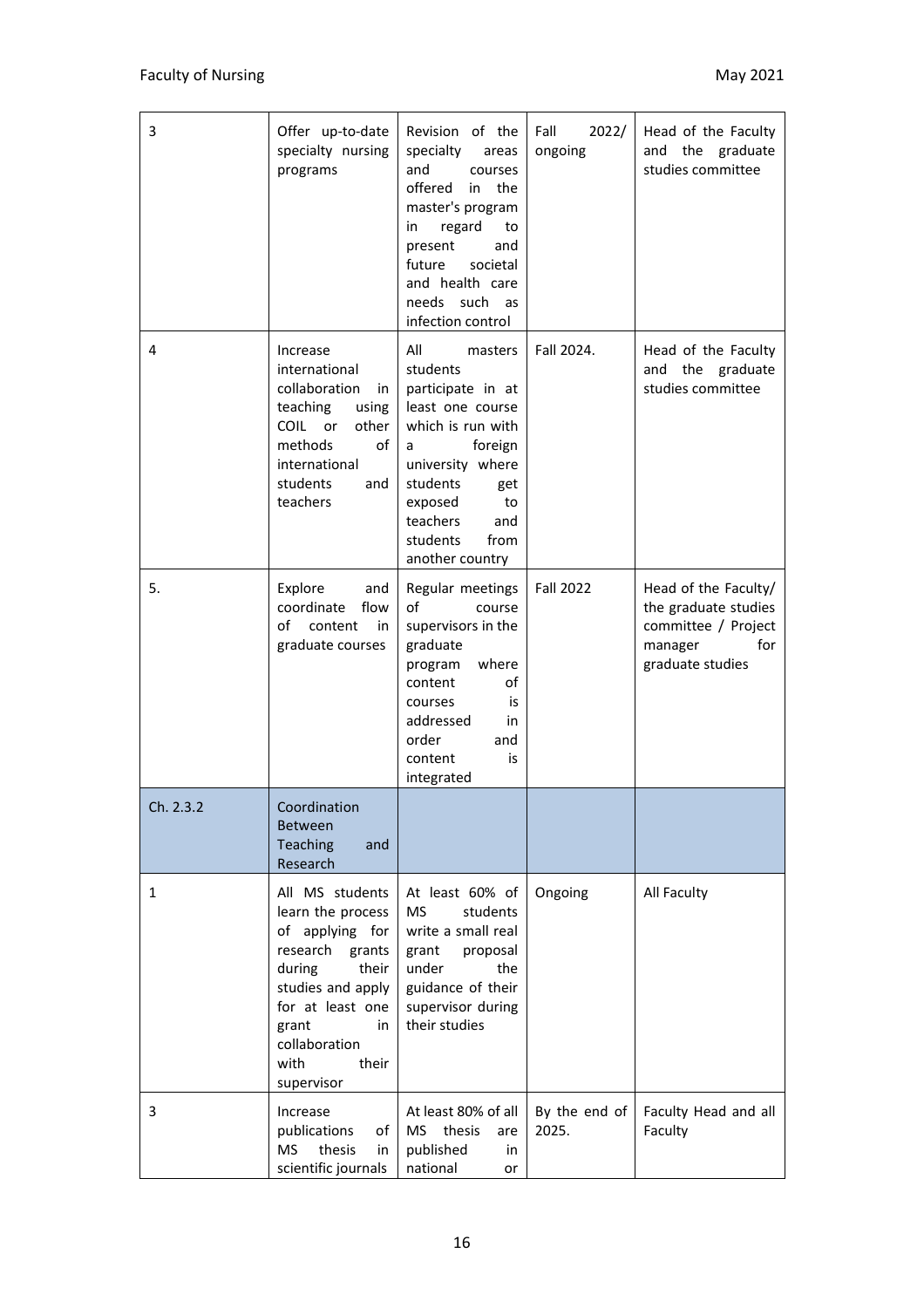|  | international    |  |
|--|------------------|--|
|  | journals within  |  |
|  | five years<br>of |  |
|  | graduation       |  |

#### 4. Midwifery program

| Ch 2.6.1                         | <b>Students</b>                                                                                                                                      |                                                                                                                                                                                                           |                  |                                                                                     |
|----------------------------------|------------------------------------------------------------------------------------------------------------------------------------------------------|-----------------------------------------------------------------------------------------------------------------------------------------------------------------------------------------------------------|------------------|-------------------------------------------------------------------------------------|
| $\mathbf{1}$                     | Find<br>the<br>for<br>hindrances<br>master students<br>in the post cand.<br>obs program for<br>not finishing their<br>programme<br>within two years. | Conduct a survey<br>those<br>on<br>students<br>who<br>take up to four<br>years to finish<br>their degree                                                                                                  | <b>Fall 2021</b> | Chair of graduate<br>committee /<br>committee<br>on<br>midwifery<br>Education       |
|                                  |                                                                                                                                                      | Supervisors<br>has<br>the initiative of<br>meetings<br>with<br>the MS student at<br>the beginning of<br>semester<br>each<br>thereby<br>and<br>establishes<br>a<br>strong<br>collaboration<br>between them |                  |                                                                                     |
| 2                                | The programme<br>will stop in three<br>to four years.                                                                                                | Collaborate with<br>health<br>care<br>organizations and<br>Midwifery<br>the<br>Association<br>to<br>inform,<br>encourage<br>and<br>support midwifes<br>seeking<br>a<br>master's degree.                   | 2025             | Chair<br>of<br>graduate<br>committee /<br>committee<br>on<br>midwifery<br>Education |
| Ch. 2.6.2                        | Teaching<br>and<br>Learning                                                                                                                          |                                                                                                                                                                                                           |                  |                                                                                     |
| 1 In cooperation<br>with nursing | Increase blended<br>teaching<br>and<br>with<br>learning<br>on-line<br>more<br>classes                                                                | Develop<br>MS<br>courses so that at<br>least 50% of the<br>teaching is on-<br>line                                                                                                                        | <b>Fall 2022</b> | of<br>the<br>Head<br>Faculty and the<br>graduate studies<br>committee               |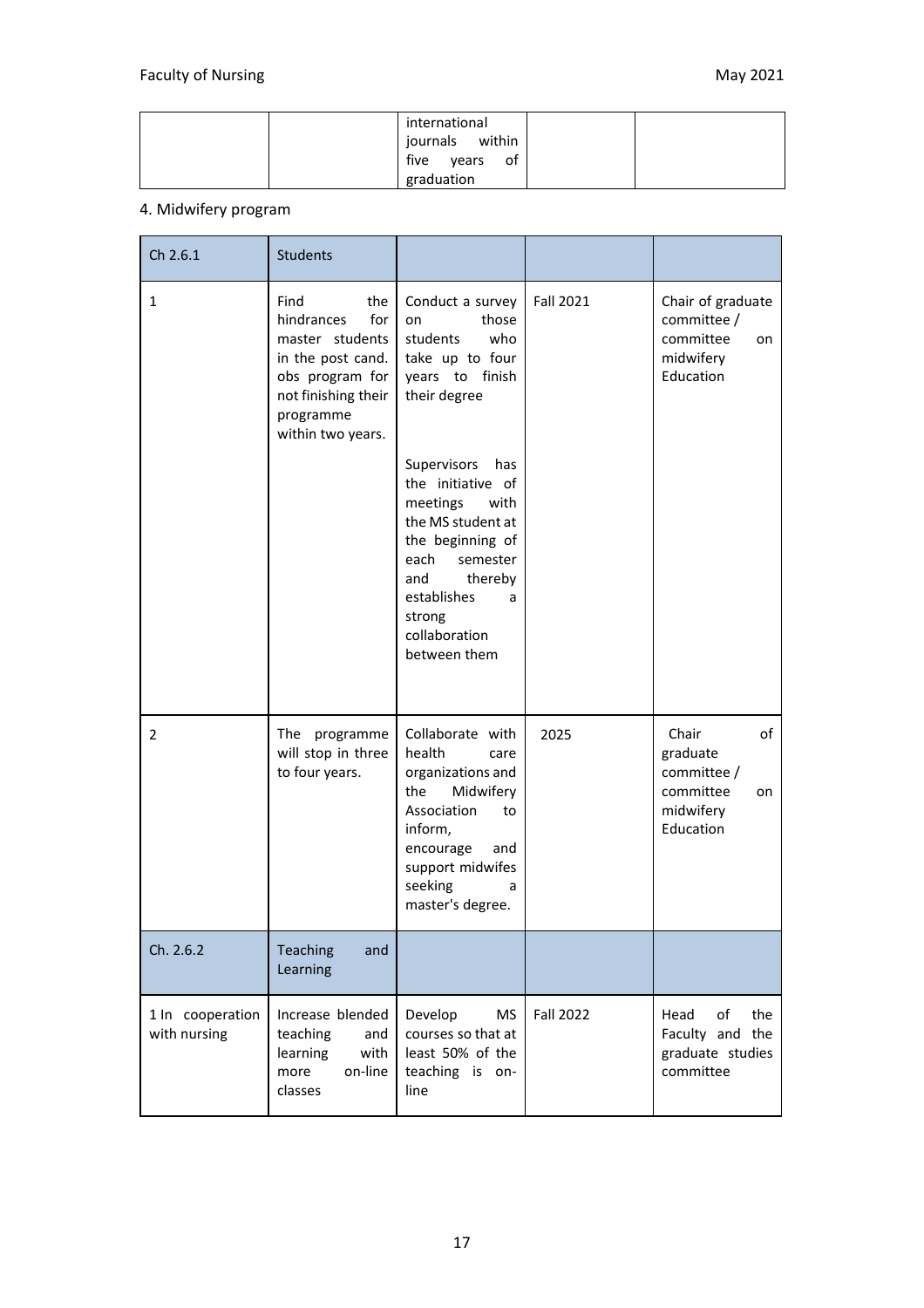| 2 In cooperation<br>with nursing | Learning<br>outcomes<br>οf<br>master's<br>thesis<br>need<br>to<br>be<br>developed                                                                                                                                                                                                          | Competencies for<br>30 ECTS and 60<br>thesis<br><b>ECTS</b><br>in<br>place                                                                                                                      | Spring 2021                                                                            | The<br>graduate<br>studies<br>committee                                                    |
|----------------------------------|--------------------------------------------------------------------------------------------------------------------------------------------------------------------------------------------------------------------------------------------------------------------------------------------|-------------------------------------------------------------------------------------------------------------------------------------------------------------------------------------------------|----------------------------------------------------------------------------------------|--------------------------------------------------------------------------------------------|
| Ch. 2.6.3                        |                                                                                                                                                                                                                                                                                            | Coordination Between Teaching and Research                                                                                                                                                      |                                                                                        |                                                                                            |
| 1 In cooperation<br>with nursing | All MS students<br>learn the process<br>of applying for<br>research<br>grants<br>during<br>their<br>studies and apply<br>for at least one<br>grant<br>in<br>collaboration<br>with<br>their<br>supervisor<br><b>MS</b><br>Give<br>more<br>students<br>opportunity to do<br>a funded thesis. | Faculty need to<br>apply for more<br>grants for hiring<br>master's students<br>their<br>into<br>οf<br>programs<br>research.<br>Two<br>students<br>working<br>on<br>funded projects<br>each time | <b>Fall 2021</b>                                                                       | The<br>graduate<br>studies<br>committee/<br>Department<br>of<br>Midwifery                  |
| 2                                | Increase<br>cooperation with<br>international<br>universities<br>regarding master<br>students in the<br>MS post Cand obs<br>program                                                                                                                                                        |                                                                                                                                                                                                 | <b>Fall 2022</b>                                                                       | Head<br>of<br>Midwifery<br>Studies/<br><b>The</b><br>Department<br>of<br>Midwifery         |
| 3 In cooperation<br>with nursing | get published in<br>scientific<br>journals                                                                                                                                                                                                                                                 | More MS thesis   At least 80% of $\vert$ By the end of<br>all MS thesis are<br>published<br>in<br>national<br>or<br>international<br>journals within<br>five years<br>of<br>graduation.         | 2025.                                                                                  | The<br>graduate<br>studies<br>committee/<br>Department<br>of<br>Midwifery<br>(supervisors) |
| Ch 2.8.1                         | <b>Students</b>                                                                                                                                                                                                                                                                            |                                                                                                                                                                                                 |                                                                                        |                                                                                            |
| 1                                | the<br>Increase<br>possibilities<br>for<br>students to take<br>part in a student<br>exchange                                                                                                                                                                                               |                                                                                                                                                                                                 | Every year<br>$1 - 2$<br>students<br>take<br>an<br>part<br>in<br>exchange<br>programme | Committe<br>on<br>midwifery<br>education                                                   |
| Ch. 2.8.2                        | <b>Teaching and Learning</b>                                                                                                                                                                                                                                                               |                                                                                                                                                                                                 |                                                                                        |                                                                                            |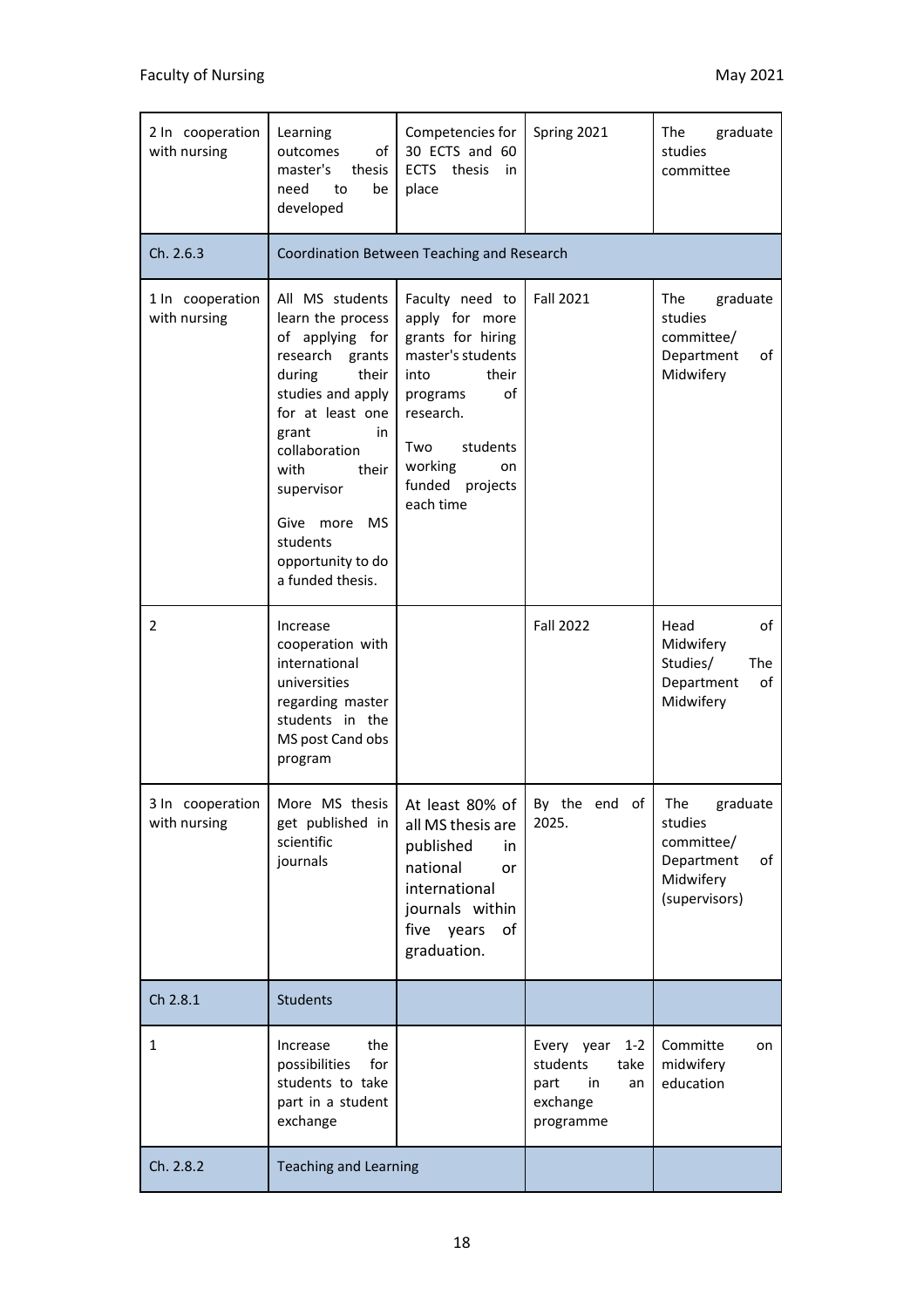| $\mathbf{1}$ | Strengthen<br>the<br>teaching<br>in<br>research<br>methodology<br>in<br>the programme                                                                                           | Explore<br>the<br>content of the<br>curriculum<br>and<br>evaluate<br>the<br>credits in<br>each<br>part                                                                                                                                                          | Fall 2021 -      | Department<br>οf<br>Midwifery<br>and<br>study committee                                                    |
|--------------|---------------------------------------------------------------------------------------------------------------------------------------------------------------------------------|-----------------------------------------------------------------------------------------------------------------------------------------------------------------------------------------------------------------------------------------------------------------|------------------|------------------------------------------------------------------------------------------------------------|
| 2            | Strengthen<br>teaching<br>about<br>normal birth<br>Strengthen<br>teaching in the<br>clinical<br>context<br>about<br>contraceptive<br>use<br>and<br>prescription                 | Revaluate<br>the<br>arrangement<br>within the clinical<br>programme-<br>increase<br>placements<br>in<br>out of hospital<br>births<br>and<br>in<br>clinics providing<br>women<br>gynaecological<br>health care                                                   | Continuous       | The Department<br>of Midwifery and<br>midwifery study<br>committee                                         |
| Ch. 2.8.3    | Coordination Between Teaching and Research                                                                                                                                      |                                                                                                                                                                                                                                                                 |                  |                                                                                                            |
| $\mathbf{1}$ | Few<br>teachers<br>available<br>as<br>supervisors<br>in<br>midwifery<br>research projects<br>with<br>the<br>increasing<br>number<br>of<br>midwifery<br>students at each<br>time | Work more with<br>midwives<br>qualified<br>as<br>consultant<br>midwives<br>and<br>from<br>teachers<br>nursing who e.g.<br>specialize<br>in.<br>women's health<br>and<br>primary<br>health care                                                                  | Continuous       | Head<br>of<br>Midwifery<br><b>Studies</b><br>/The<br>of<br>Department<br>Midwifery                         |
| 2            | Lack of clinical<br>teachers                                                                                                                                                    | Provide<br>seminar/course<br>for midwives who<br>willing<br>to<br>are<br>supervise in the<br>clinical context.<br>Explore<br>the<br>possibility<br>to<br>offer a adjunct<br>lecture<br>status<br>within<br>the<br>academical<br>system for clinical<br>teachers | <b>Fall 2022</b> | Head<br>ot<br>Midwifery<br><b>Studies</b><br>/The<br>Department<br>of<br>Midwifery/<br><b>Faculty Head</b> |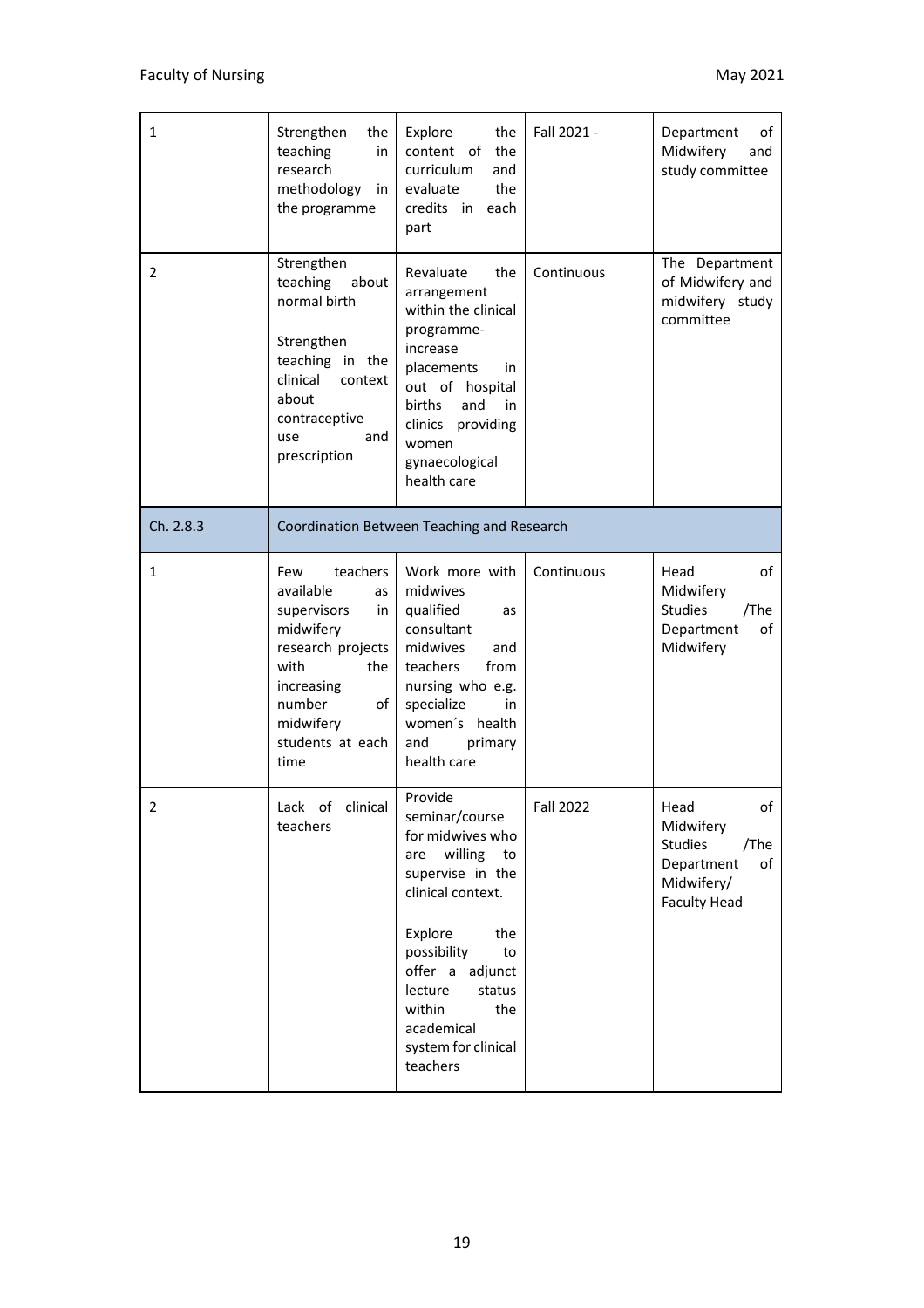| 3 | MS.<br>thesis<br>get<br>published<br>in<br>scientific<br>journals | At least 80% of all<br>thesis<br>MS.<br>are<br>published<br>in<br>national<br>or<br>international<br>within<br>journals<br>five<br>οf<br>vears<br>graduation. | By the end<br>of<br>2025. | Supervisors/com<br>mittee<br><b>on</b><br>Midwifery<br>education. |
|---|-------------------------------------------------------------------|---------------------------------------------------------------------------------------------------------------------------------------------------------------|---------------------------|-------------------------------------------------------------------|
|---|-------------------------------------------------------------------|---------------------------------------------------------------------------------------------------------------------------------------------------------------|---------------------------|-------------------------------------------------------------------|

 $\sim$ 

#### 5. PHD PROGRAMES IN NURSING AND MIDWIFERY

| Ch 2.9.1       | <b>Students</b>                                                                                                                                                     |                                                                                                                                                                                                                    |                  |                                                                     |
|----------------|---------------------------------------------------------------------------------------------------------------------------------------------------------------------|--------------------------------------------------------------------------------------------------------------------------------------------------------------------------------------------------------------------|------------------|---------------------------------------------------------------------|
| $\mathbf{1}$   | Improve<br>students<br>working<br>facilities                                                                                                                        | Student<br>working<br>facilities will be in<br>place                                                                                                                                                               | <b>Fall 2021</b> | <b>Faculty Dean</b>                                                 |
| $\overline{2}$ | All PhD students should spend<br>international<br>at<br>an<br>time<br>research facility                                                                             | It will be written into<br>the rules of the PhD<br>studies<br>that<br>students spend time<br>international<br>at<br>research facility                                                                              | <b>Fall 2022</b> | Faculty<br>Dean/Committee<br>doctoral<br>on<br>studies              |
| 3              | Determine number of PhD<br>students<br>supervised<br>simultaneously by the same<br>supervisor                                                                       | four<br>Maximum<br>students per advisor                                                                                                                                                                            | <b>Fall 2021</b> | <b>Faculty Dean</b>                                                 |
| 4              | Follow<br>students<br>up<br>on<br>comments on low supply of<br>PhD courses and assist them in<br>finding available courses at<br>the University                     | Protocol in place on<br>where students can<br>find information on<br>available courses at<br>the University and<br>EdEx courses<br>for<br>example                                                                  | <b>Fall 2021</b> | Project<br>manager<br>of<br>graduate<br>studies                     |
| 5              | Improve flow of information<br>to students<br>regarding<br>the<br>Faculty<br>of<br>Nursing,<br>the<br>doctoral program and other<br>issues related to their studies | Faculty Head has a<br>formal meeting with<br>PhD students every<br>year                                                                                                                                            | <b>Fall 2021</b> | Head/<br>Faculty<br>Project<br>manager<br>of<br>graduate<br>studies |
| Ch.2.9.2       | <b>Teaching and Learning</b>                                                                                                                                        |                                                                                                                                                                                                                    |                  |                                                                     |
| $\mathbf{1}$   | the<br>Strengthen<br>science<br>community with Faculty and<br>doctoral students                                                                                     | A specific seminar<br>Faculty and<br>with<br>students<br>where<br>Faculty present and<br>scholarly<br>discuss<br>their projects.<br>Faculty<br>attend<br>doctoral<br>seminars<br>and participate in<br>discussion. | <b>Fall 2021</b> | Faculty<br>Dean/Committee<br>doctoral<br>on<br>studies              |